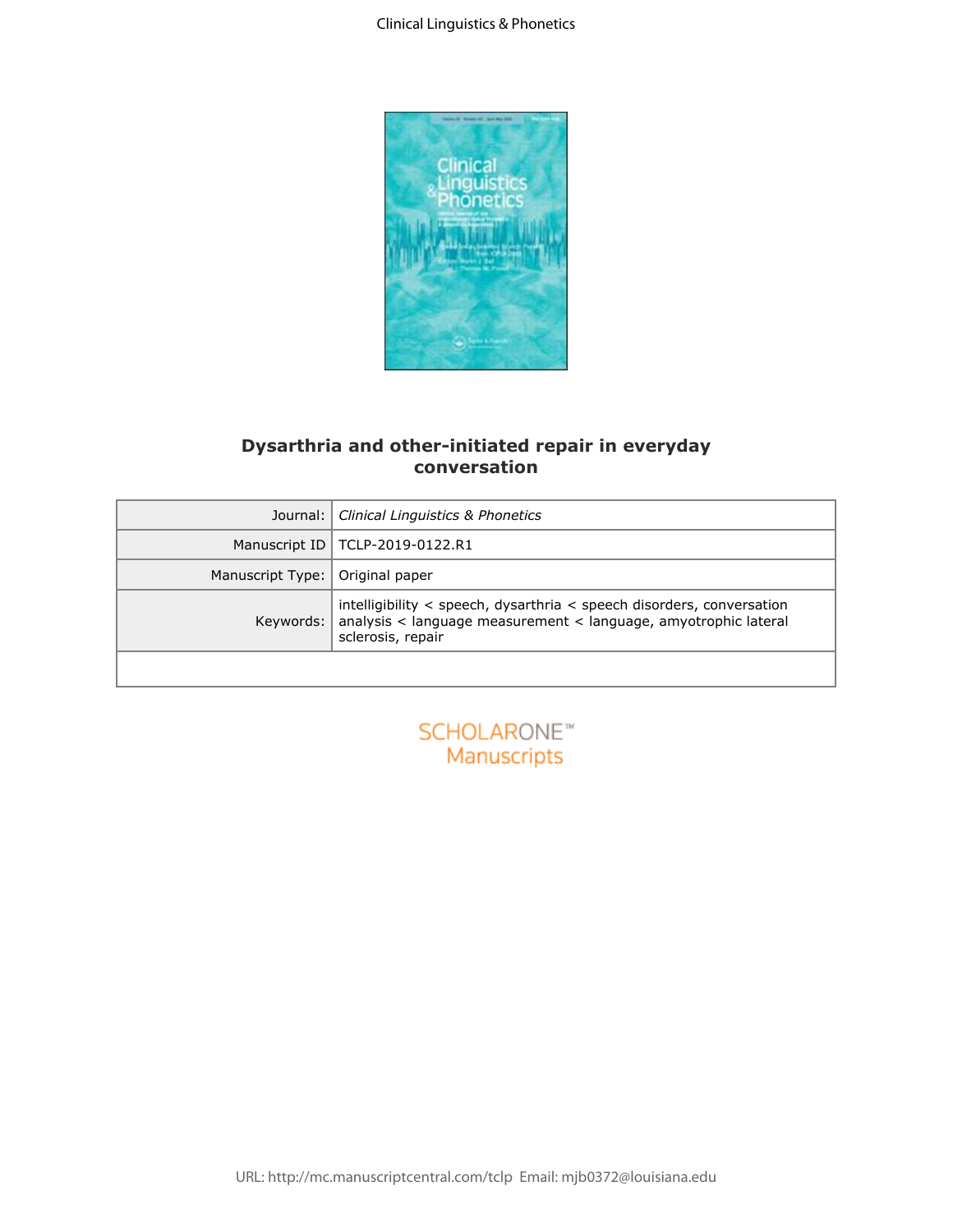$\mathbf{1}$  $\overline{2}$  $\overline{3}$  $\overline{4}$  $\overline{7}$ 

#### Introduction

prone disease (MND). People living with ALS (asticity of muscles and, over time, become incre<br>asticity of muscles and, over time, become incre<br> $\frac{1}{2}$  of plwALS experience initial changes in the b<br>ain, resulting in dysa Dysarthria refers to a motor speech disorder of neurological origin and is common in disorders such as amyotrophic lateral sclerosis (ALS); an acquired progressive neurological disorder, the most common form of which is often referred to as motor neurone disease (MND). People living with ALS (plwALS) develop weakness and spasticity of muscles and, over time, become increasingly paralysed. Approximately 20% of plwALS experience initial changes in the brainstem (bulbar) region of the brain, resulting in dysarthria (McDermott and Shaw, 2008). It is estimated that dysarthria affects 80–95% of plwALS (Tomik and Guiloff, 2010), with speech remaining adequate on average for 18-months from the first bulbar symptoms (Makkonen *et al*. 2017). Speech symptoms are typically a mixed spastic-flaccid dysarthria characterised by reduced articulatory range, phonatory-weakness, hypernasality and slow rate (Tomik *et al*. 2015, Lee *et al.* 2018). The main functional outcome of dysarthria is **reduced intelligibility.** 

In theory, the ability to be understood should decrease in line with the severity of the dysarthria although in reality this can vary in relation to several variables including communication partner familiarity (Hustad, 2008). Thus, in addition to intelligibility as a measure of speech signal effectiveness, *comprehensibility* has been defined as "the extent to which a listener understands utterances produced by a speaker in a communication context" (Barefoot et al. 1993). Within the field of dysarthria, comprehensibility addresses, in part, the effects of so-called signalindependent variables such as syntax, semantics and physical context, on speech (Yorkston et al. 1996), with the more recent use of *understandability* (Bloch and Wilkinson, 2004, 2011) addressing the ways in dysarthric speech is understood in the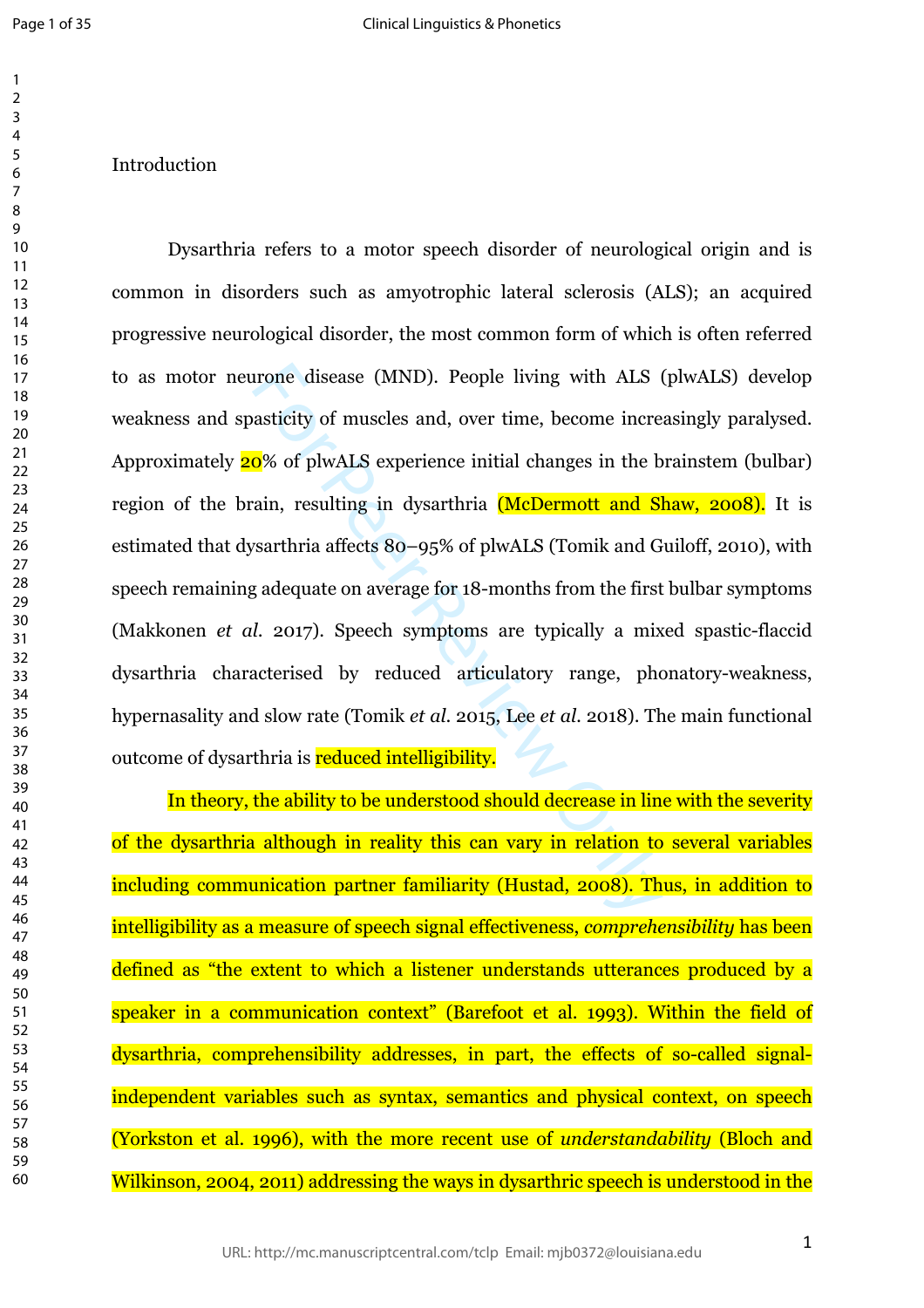context of prior turn(s) at talk. The relationship between changes in intelligibility and social interactivity is far from clear, with evidence showing that the two are not well correlated (Bloch and Tuomainen, 2017).

*Other-initiated repair*

off 2000). The term *trouble source* describes<br>ify as problematic during their own conversation.<br>ther-initiated repair (Schegloff *et al.* 1977), when<br>something in *another* participant's (person A's)<br>y, though not always Repair refers to practices used by participants to manage troubles in talk (Schegloff *et al.* 1977; Schegloff 2000). The term *trouble source* describes what participants themselves identify as problematic during their own conversation. Of interest here is the practice of other-initiated repair (Schegloff *et al.* 1977), where one participant (person B) treats something in *another* participant's (person A's) turn as a trouble source. Regularly, though not always, the other initiation of repair functions to highlight some difficulty participant B is having in understanding participant A's turn (Schegloff, 2007). There are various ways in which such highlighting can be achieved and these are used in a natural order based on their relative strength to locate a repairable (Schegloff *et al.* 1977). Schegloff (2004) roughly divides other initiation of repairs into those that request a 'fix' or those that offer a candidate for confirmation or otherwise. Of the former, Drew (2007) examines open class next turn repair initiators - such 'what? sorry? huh?' etc. These are seen as the weakest types of repair initiator given that they do not specify the nature of the trouble, nor its location in the prior turn. They simply signal that something is wrong. It is then up to the speaker of the trouble source to address what might be problematic. What is clear is that other initiations of repair 'overwhelmingly yield self-corrections' (Schegloff et al, 1977: 376), and as such the other-initiation itself is only one part of a wider practice of repair. For the practice to be successful there must be some sort of resolution following the initiation. One type of repair practice is termed *other-initiated self repair* – where

 $\mathbf{1}$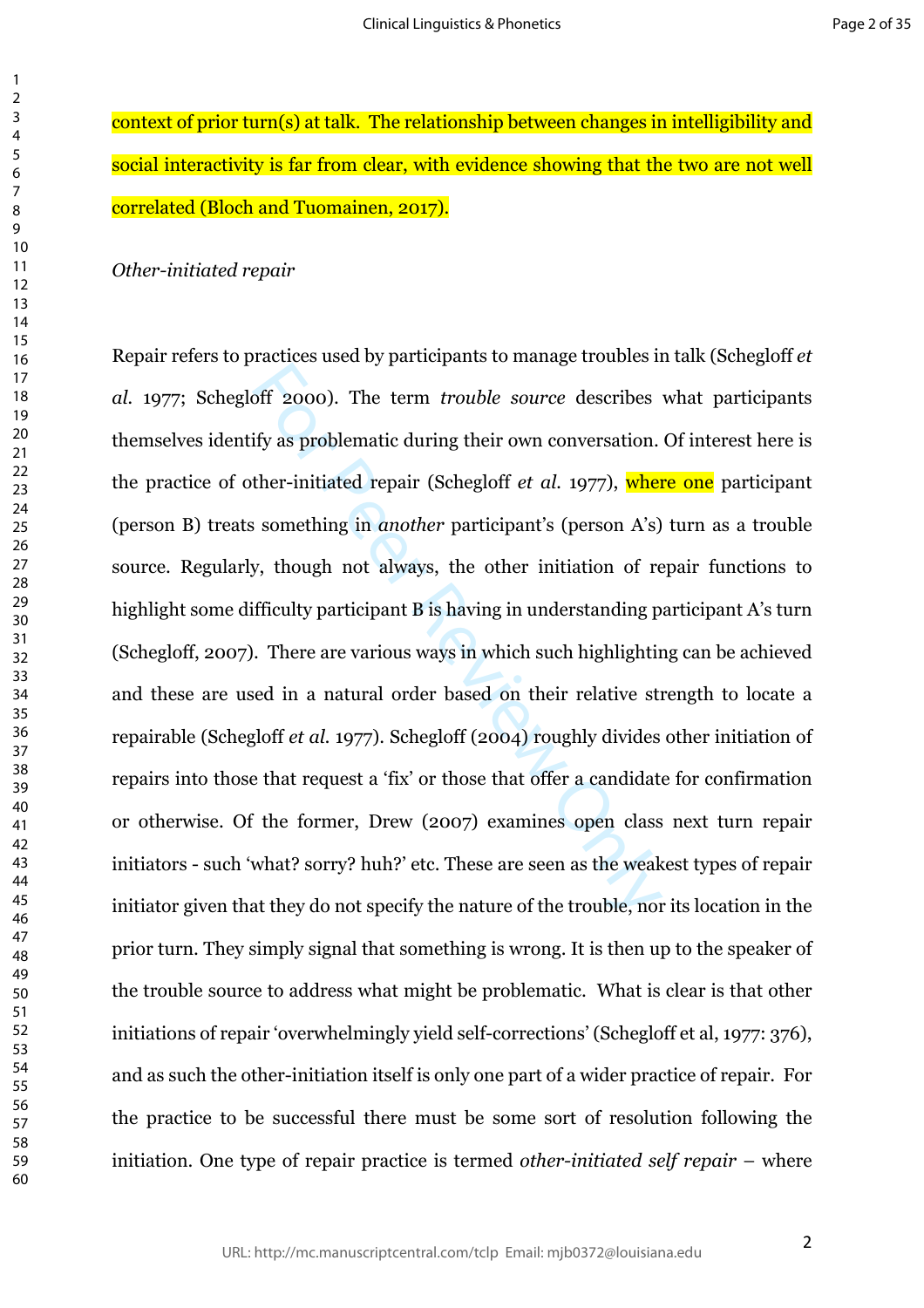$\mathbf{1}$  $\overline{2}$ 

person B initiates repair, and person A attempts to resolve the repair. To date most of the evidence regarding repair has focused on the identification and repair of individual trouble sources (Schegloff, 2000). Inevitably such troubles are resolved within the next few turns following initiation (**Schegloff, 1992**). However, beyond typical speakers we may usefully consider how repair operates in an environment of disordered or atypical speech or language.

## *Dysarthria-in-interaction and repair*

teraction and repair<br>
effects of dysarthria on intelligibility it is no sure<br>
ir in conversations featuring adults with dysarthric<br>
cocus of attention. It has been demonstrated tha<br>
cipient using an other initiation of rep Given the known effects of dysarthria on intelligibility it is no surprise that trouble sources and repair in conversations featuring adults with dysarthric speech have been a considerable focus of attention. It has been demonstrated that trouble sources identified by a recipient using an other initiation of repair are a regular occurrence in conversations featuring speakers with dysarthria (Bloch, 2006; Bloch & Wilkinson, 2004, 2011). The nature of these trouble sources has been analysed both in terms of action (e.g. topic change, Bloch *et al* 2015), and the relationships between turns or *sequentiality* (Bloch and Wilkinson, 2009). The common conclusion drawn across analyses is that dysarthria-in-interaction is undoubtedly characterized by troubles with intelligibility: a property of both the speaker and listener (Liss, 2007). Recipients have trouble hearing and understanding people with dysarthric speech. However, in everyday conversation other issues come into play, including how the recipient makes sense of a prior turn when it is not understood; particularly how they display their understanding of the relationship between turns and how this may be used as a resource to re-establish mutual understanding, i.e., intersubjectivity.

A further consideration relates to timing. Timing troubles in turn production and turn transition in augmentative and alternative communication (AAC) have been clearly identified (Higginbotham and Wilkins, 1999) but there is also some evidence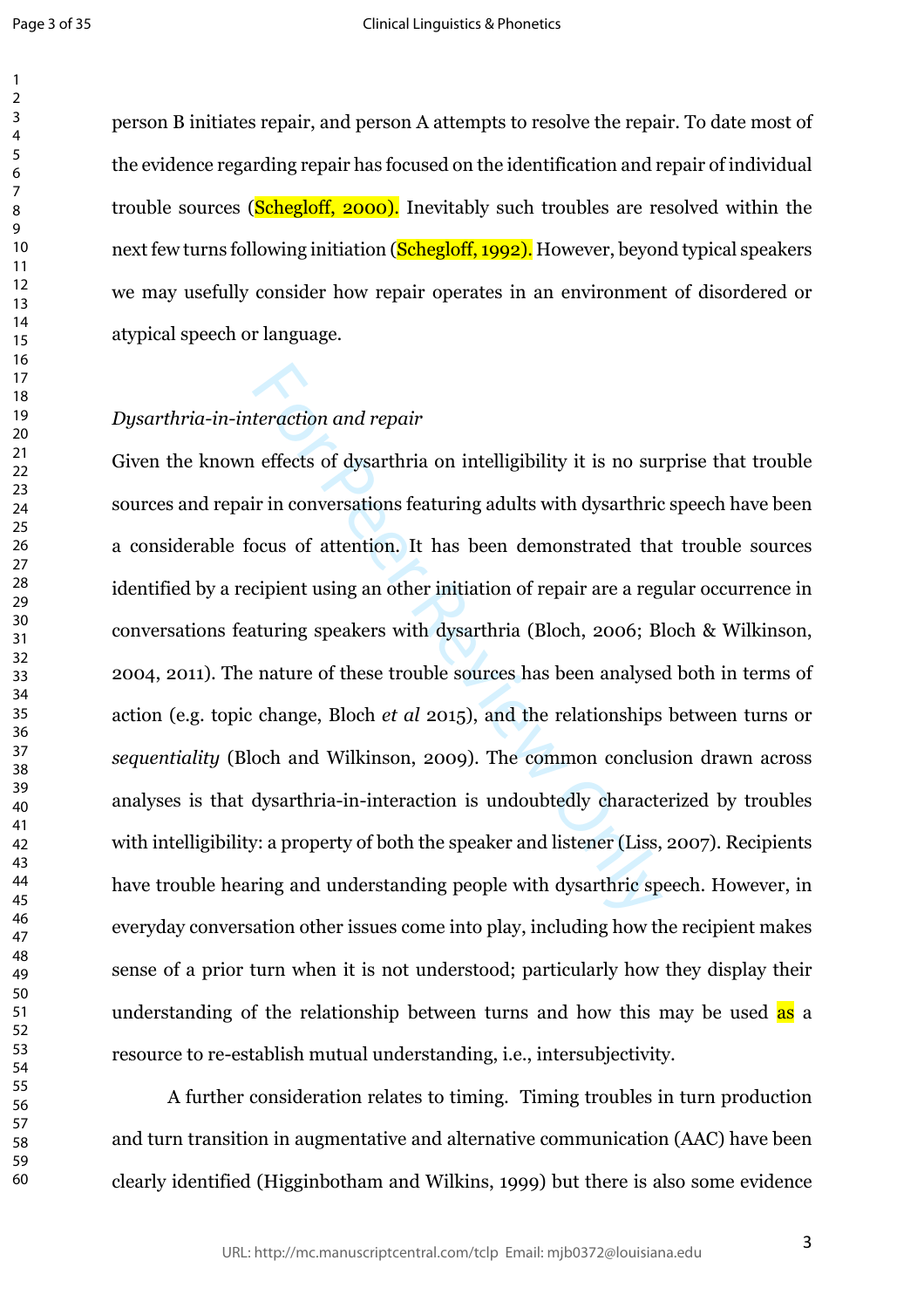that speakers with even mild dysarthria, in certain circumstances, can also experience specific troubles relating to turn initiation. People with speech initiation difficulties due to Parkinson's disease, for example, can experience inappropriate overlapping turn onsets midway through an interactant's **turn construction unit** (TCU), leading to significant interactional difficulties despite only mild to moderate effects on intelligibility (Griffiths *et al.* 2012).

is yet to merit detailed and dedicated analytical at<br>ants manage ongoing problems in talk *beyond* a sir<br>aakso and Klippi, 1999, on aphasia). Prelimin<br>een one woman with ALS and her husband offered<br>in one extended section One issue that has yet to merit detailed and dedicated analytical attention is the way in which participants manage ongoing problems in talk *beyond* a single trouble source (although, see Laakso and Klippi, 1999, on aphasia). Preliminary work on an interaction between one woman with ALS and her husband offered insights into three repair sequences in one extended section of talk, each of which relates to utterances produced via an electronic AAC system (Bloch & Wilkinson, 2013). In two of the extracts the result is a prolonged repair sequence due to a failure by the recipient to understand both the initial AAC produced turn and subsequent attempts to clarify the meaning of that turn. The issue here is one of either recycled trouble sources and repair attempts on the same trouble (a repair loop) or a more complex incremental accomplishment of meaning in which the understanding of a problematic turn, or elements within that turn, are achieved in distinct stages over several turns. Severe dysarthria can therefore mean that attempts to resolve trouble sources are likely to become trouble sources in their own right, causing "cascading troubles" (see Kendrick, 2015, p. 167). This may then be compounded by the restricted nature of other-initiated repair as a communicative act. Other-initiations of repair are typically employed as close to the trouble source turn as possible, and have a limited reach backward in prior talk (Schegloff, 1992). If there are problems located further away, or the problems are

 $\mathbf{1}$  $\overline{2}$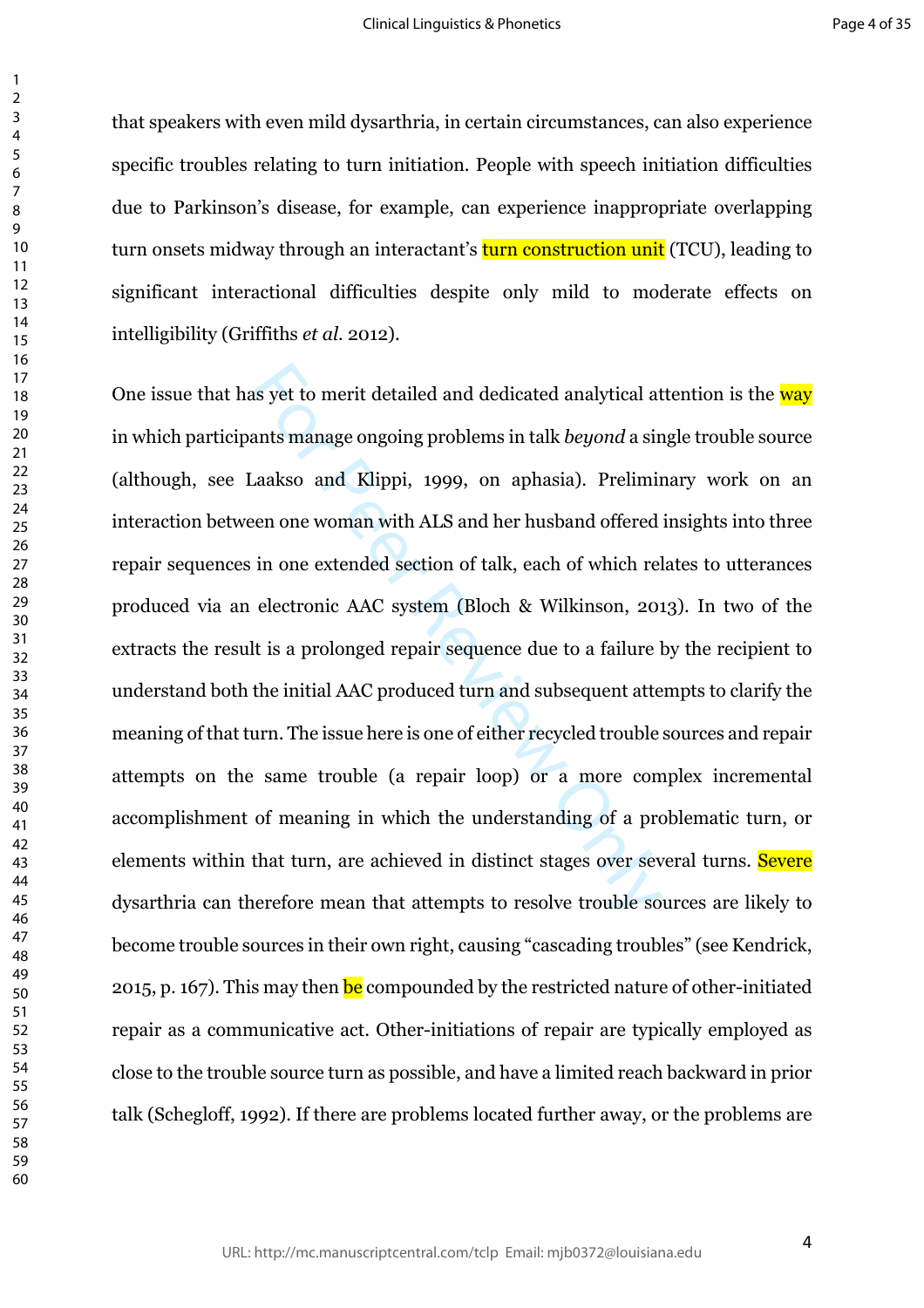$\mathbf{1}$  $\overline{2}$  $\overline{3}$  $\overline{4}$  $\overline{7}$ 

more multifaceted, then other practices are likely necessary to unearth and deal with them (Ekberg, 2012).

Complex and cascading troubles matter insofar as they are likely to be an increasing difficulty for certain dyads, particularly with ALS, as they manage the progression of the disease and negotiate the delicate route between the use of natural speech and some form of AAC system. Moreover, these sorts of troubles and repair sequences are possibly characteristic of dysarthria caused by ALS, and are likely to provide detailed insight into the linguistic and communicative practices and lived experiences this communication disorder implicates.

In summary, dysarthria is, at its functional core, a communication disorder of variable intelligibility. Words and utterances are partially or completely not heard or understood. Previous research has usefully explored the nature of individual trouble sources and their resolution but there remains scope for understanding how participants collaboratively manage talk beyond a single trouble source.

ssibly characteristic of dysarthria caused by ALS<br>insight into the linguistic and communicative p<br>communication disorder implicates.<br>ry, dysarthria is, at its functional core, a communi<br>bility. Words and utterances are par The current study **aims to examine** other-initiation of repair of multiple, cascading trouble sources in everyday conversation involving a man with intelligibility problems arising from ALS. This aim is motivated by a need to establish how multiple trouble sources are managed by participants and how they resolved. The relevance of this work to the fields of clinical linguistics, applied conversation analysis and speechlanguage pathology is one of furthering our understanding of the impact of dysarthria on everyday interaction and, critically, how this impact is addressed by participants themselves. If increasingly severe dysarthria is characterized by cascading troubles then clinicians and academics need to understand how such difficulties arise and how they are repaired. The findings have relevance to the theoretical constructs of communication disability as well as the practical understanding what goes wrong in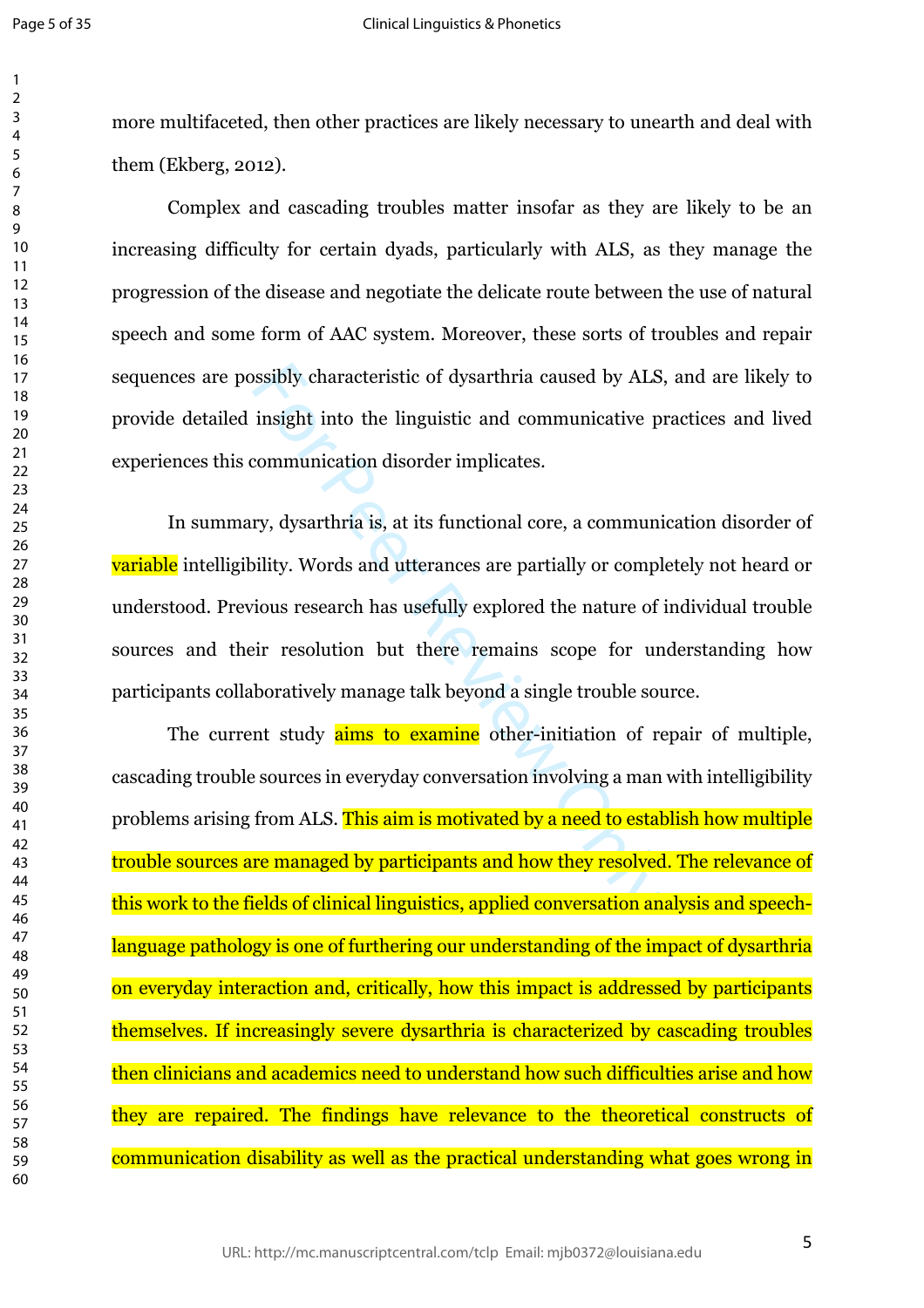dysarthria-in-interaction and how it might be resolved. This has a direct link to the development of new assessment and treatment approaches in speech-language pathology, particularly in the area of trouble source management.

#### **Methods**

ith progressive neurological diseases and family m<br>s awarded by a UK National Health Service (NHS<br>le with clinically diagnosed cognitive and/or langua<br>ne study. In the present study, analyses are based<br>edyad's data set.<br>an The data presented here were obtained as part of a larger study examining talk between people with progressive neurological diseases and family members. Approval for the study was awarded by a UK National Health Service (NHS) Research Ethics Committee. People with clinically diagnosed cognitive and/or language disorders were excluded from the study. In the present study, analyses are based on three extracts obtained from one dyad's data set.

*Data Collection and method of analysis*

The dyad described below volunteered to participate in a study examining the effects of acquired dysarthria on everyday conversation. They were recruited through their local NHS speech and language therapy service.

The couple were loaned a Sony Handycam Video 8 CCD-TR330E Camcorder with a portable tripod. The able-bodied partner was then instructed in the camera use with an additional short written operating guide. The filming equipment use was rehearsed with a brief recording practice. They were asked to record themselves in the participant's nursing home room for approximately 30 minutes within an agreed oneweek sampling period. It was requested that the recording take place during a regular opportunity for everyday conversation (e.g. during the mid-morning or mid-afternoon coffee time). This process was repeated at three monthly intervals (+/- one week) over a 12-month period. In total four video recordings were made. Each recording was

 $\mathbf{1}$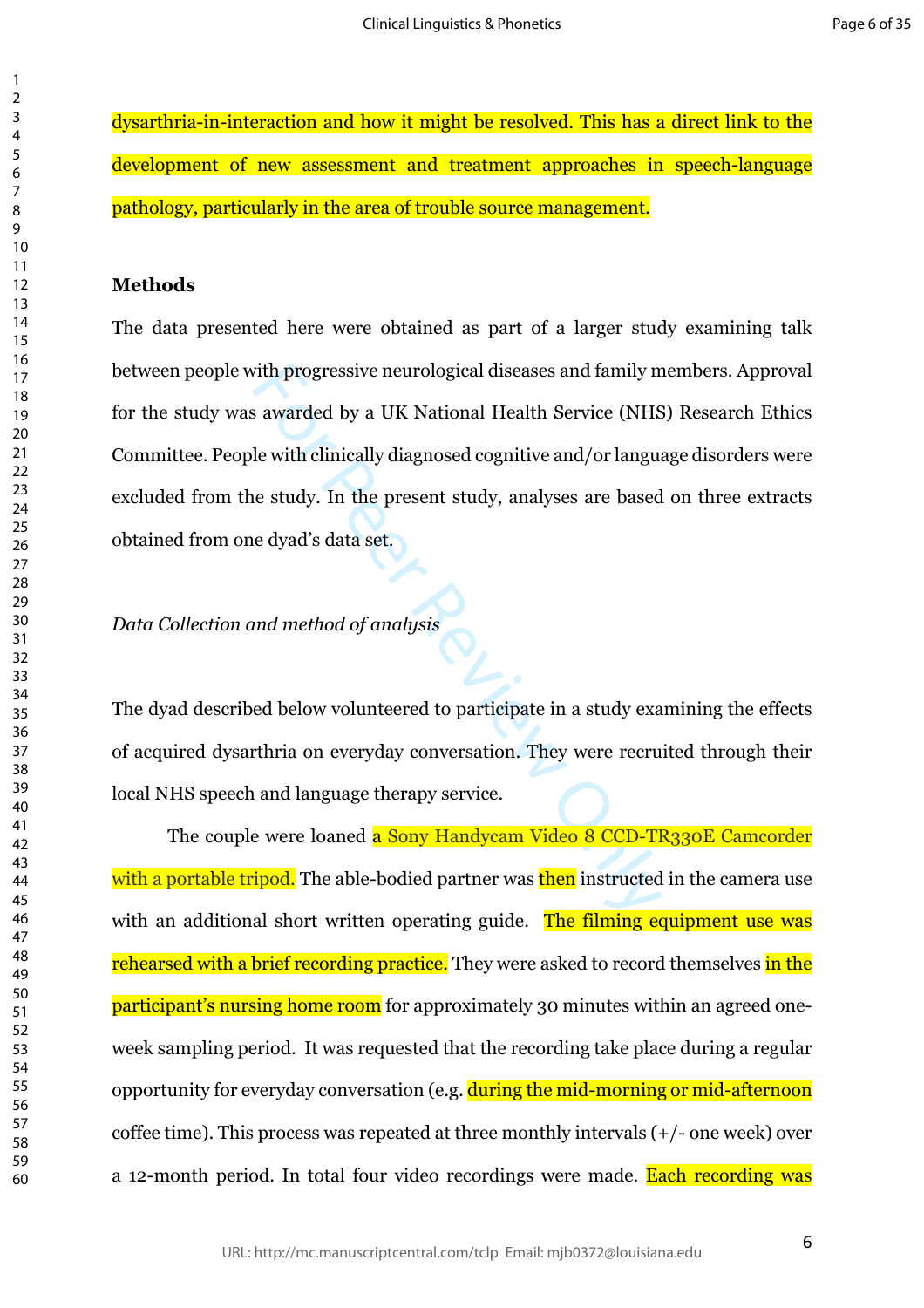$\mathbf{1}$ 

#### $\overline{2}$  $\overline{3}$  $\overline{4}$  $\overline{7}$

# collected by the researcher and digitized to a .mov format for repeated viewing using QuickTime Player 7 software.

One hour and 48 minutes of recordings were subjected to conversation-analytic transcription (see Hepburn and Bolden, 2017) by the first author. Transcription depicted the timing and sequencing of talk, literal content (e.g., words and non-lexical vocalisations), and aspects of prosody and intonation, as well as non-verbal movements (e.g. facial expressions and body orientation). A sample of transcriptions was checked for reliability by a member of the research team and through data sessions with colleagues experienced in CA.

facial expressions and body orientation). A sample<br>
eliability by a member of the research team and three<br>
specienced in CA.<br>
s and transcripts were then examined for in:<br>
ir which were not resolved immediately by a next t Recordings and transcripts were then examined for instances of otherinitiation of repair which were not resolved immediately by a next turn self-repair and thus necessitated more than one other initiation of repair. Each multi-turn otherinitiation of repair sequence was subjected to detailed analysis. The three extracts presented below have been selected in order to provide insight into specific features of multi-turn other-initiated repair and to throw light onto the potential difficulties encountered for both participants when a first attempt other initiation of repair is unsuccessful.

#### *Participants*

The participant couple are identified in the text by the pseudonyms: Alex and Molly. Alex is a 38-year-old English speaking computer programmer. Molly is his mother. Approximately one year prior to data collection, Alex was diagnosed with amyotrophic lateral sclerosis/ motor neuron disease (ALS/MND). The symptoms of his ALS were reportedly emerging at least a year before diagnosis. Alex has significantly impaired motor speech abilities (dysarthria) and both upper and lower limb mobility problems. His is unable to make any purposeful movements with his arms, hands or legs. He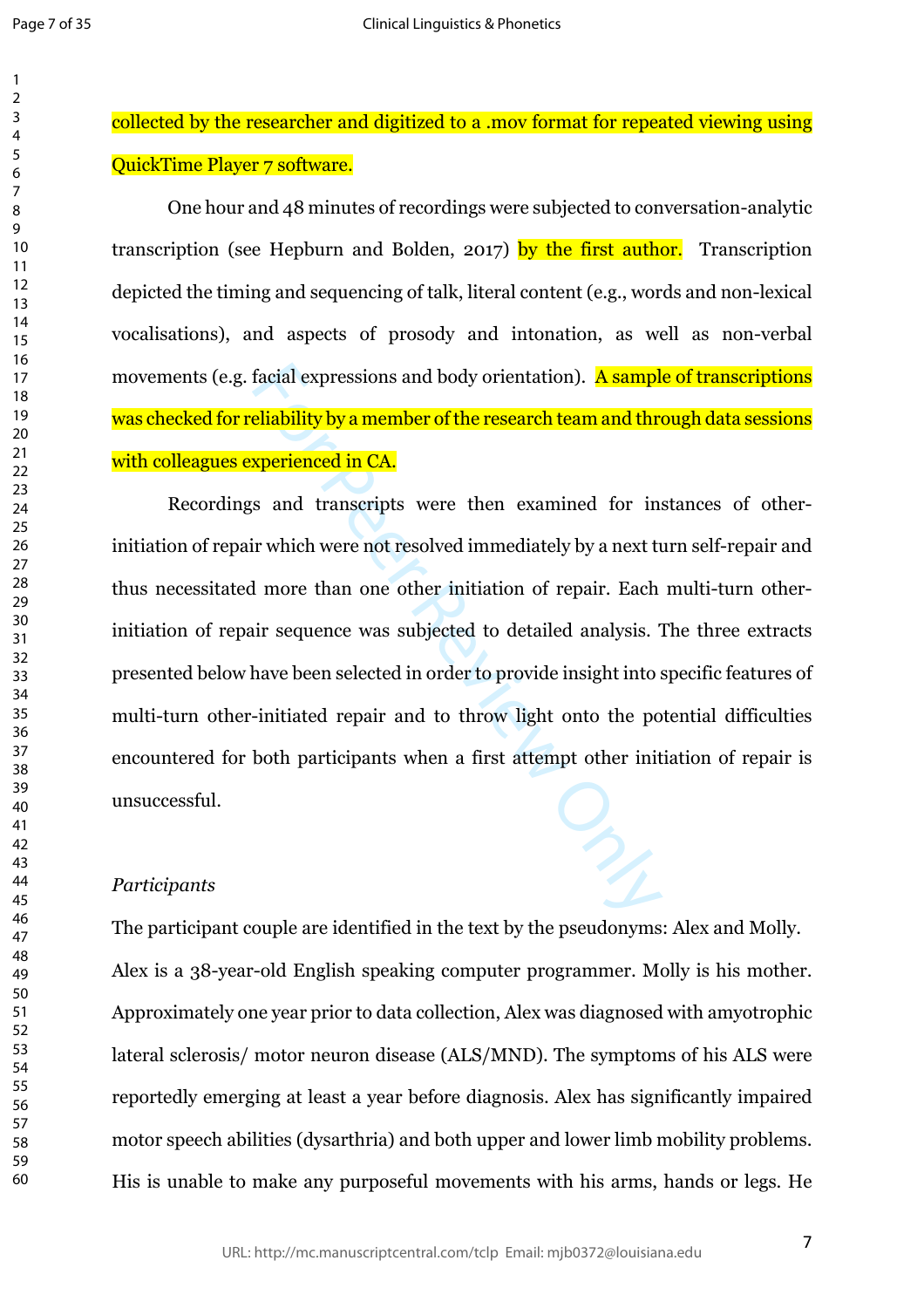$\mathbf{1}$  $\overline{2}$  $\overline{3}$  $\overline{4}$  $\overline{7}$ 

neither reports nor displays any language or cognitive difficulties. His speech is characterised by marked respiratory, phonatory, resonatory and articulatory weakness. At the point at which the extracts below were recorded, Alex's Frenchay (Enderby and Palmer, 2007) conversation intelligibility subsection rating is grade 'd' ('occasional words decipherable'), and his ALS Severity Scale (Hillel, Miller, Yorkston et al., 1989) rating is 5, described as 'speech is slow and laboured; extensive repetition or a 'translator' is commonly used; patient probably limits the complexity or length of messages'. He has been living in a nursing home for six months prior to data collection. Of the four video recordings made over a one-year period, Alex is able to use natural speech and facial gestures for the first two recordings. For the second two recordings in months 6-12 he utilises a text-based communication aid with accompanying facial gestures.

is commonly used; patient probably limits the comparations has been living in a nursing home for six more four video recordings made over a one-year perior four video recordings made over a one-year perior hand facial gest The talk of Alex and Molly is unusual in that it is characterised by regular sequences of multi-turn utterances. In lay terms, Alex either produces individual letter names or words for Molly to repeat in the next turn position (Bloch, 2005). This is not primarily associated with repair (i.e. letter names are not produced to repair a prior trouble source) but rather a collaborative approach to talk that reduces the inherent risks of attempts at full words or phrases being produced with increasingly dysarthric speech (Bloch and Beeke, 2008). That is, full utterances in a single turn run the risk of being unintelligible, so in re-doing each of Alex's incremental contributions to the utterance, Molly not only displays her understanding on a turn-by-turn basis but also provides an opportunity for Alex to confirm or reject her understanding of each utterance part. One specific gesture is also worth mentioning here. Alex regularly uses a lower lip movement to the left to signal agreement or confirmation. This was conventionalised by Alex and Molly as his speech deteriorated and was shared with all new interactants.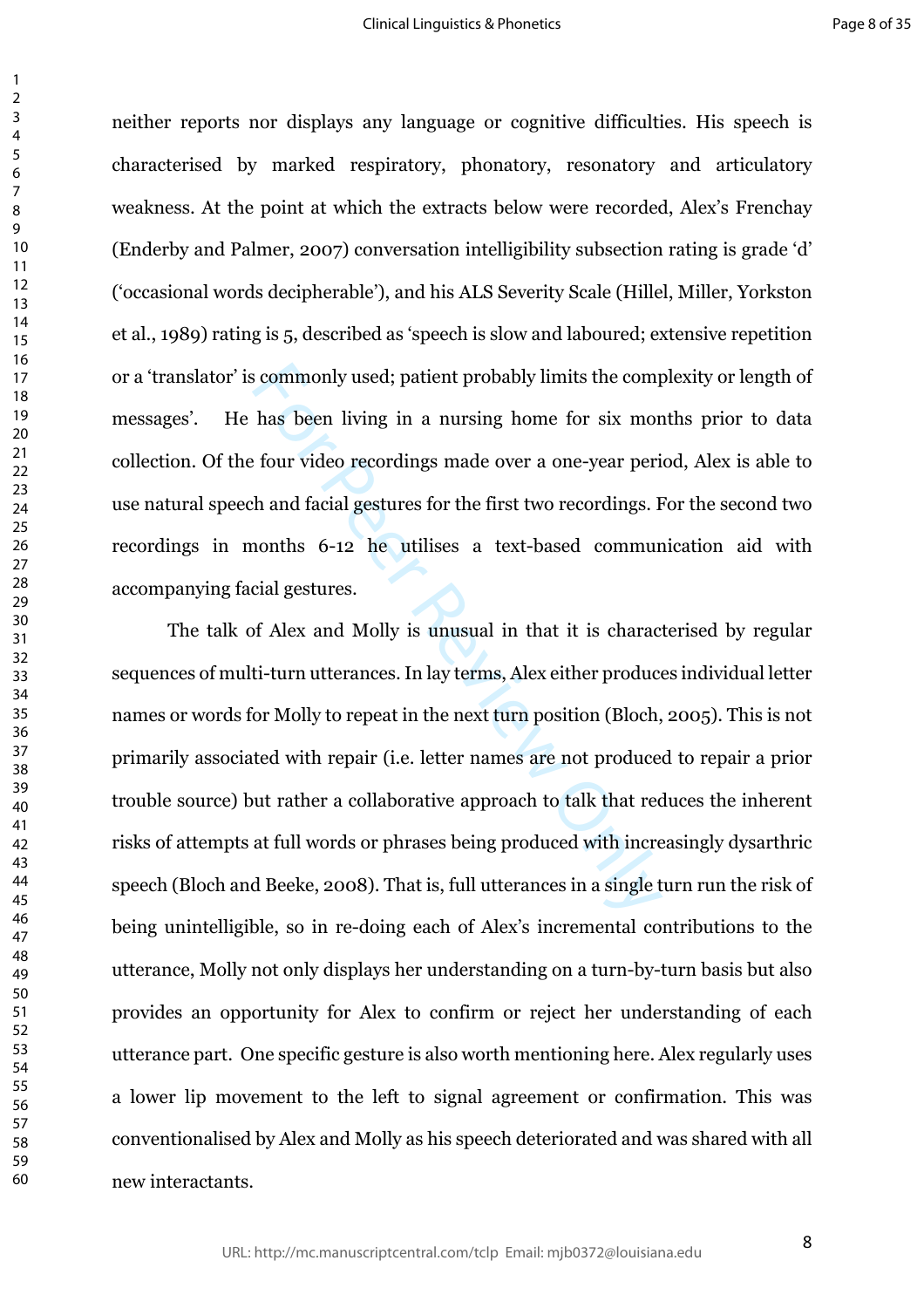$\mathbf{1}$  $\overline{2}$  $\overline{3}$  $\overline{4}$  $\overline{7}$ 

The data presented below are all from video recording two, in the first six months of the data collection period. At this point Alex is still able to use natural speech but there is evidence of increasing problems with intelligibility, even of single letter names.

#### **Analysis**

lows we examine some of the ways that  $\overline{\text{Molly}}$  uses<br>with the problems that arise in her interactions wi<br>er initiation of repair to transition from utterance  $\overline{C}$ . This is used to confirm Alex's contribution to the<br> There were numerous other initiations of repair produced by Molly throughout the data. In what follows we examine some of the ways that **Molly** uses other initiation of repair in dealing with the problems that arise in her interactions with Alex. We note that she uses other initiation of repair to transition from utterance construction to turn-by-turn talk. This is used to confirm Alex's contribution to the interaction and also to set up the trajectory for further talk. However, these extracts also show that the way Molly formats and develops these other initiation of repairs can introduce further problems for the interaction. We also consider how these troubles are resolved.

Immediately prior to Extract **1a** Alex has complained that his eye-cream has not been administered as expected by the nursing home staff. Molly begins with an agreement (line 01). ((Insert Extract 1a around here))

At line  $\alpha_3$ , Molly offers a reported account addressing Alex's complaint. The account appears to contradict the grounds for Alex's complaint, suggesting that the nurses have indeed administered the cream. Molly then offers a possible explanation, querying whether the cream might have been applied when Alex was asleep. Alex rejects this explanation with a head shake (line  $\sigma$ ) and initiates the next sequence of talk with an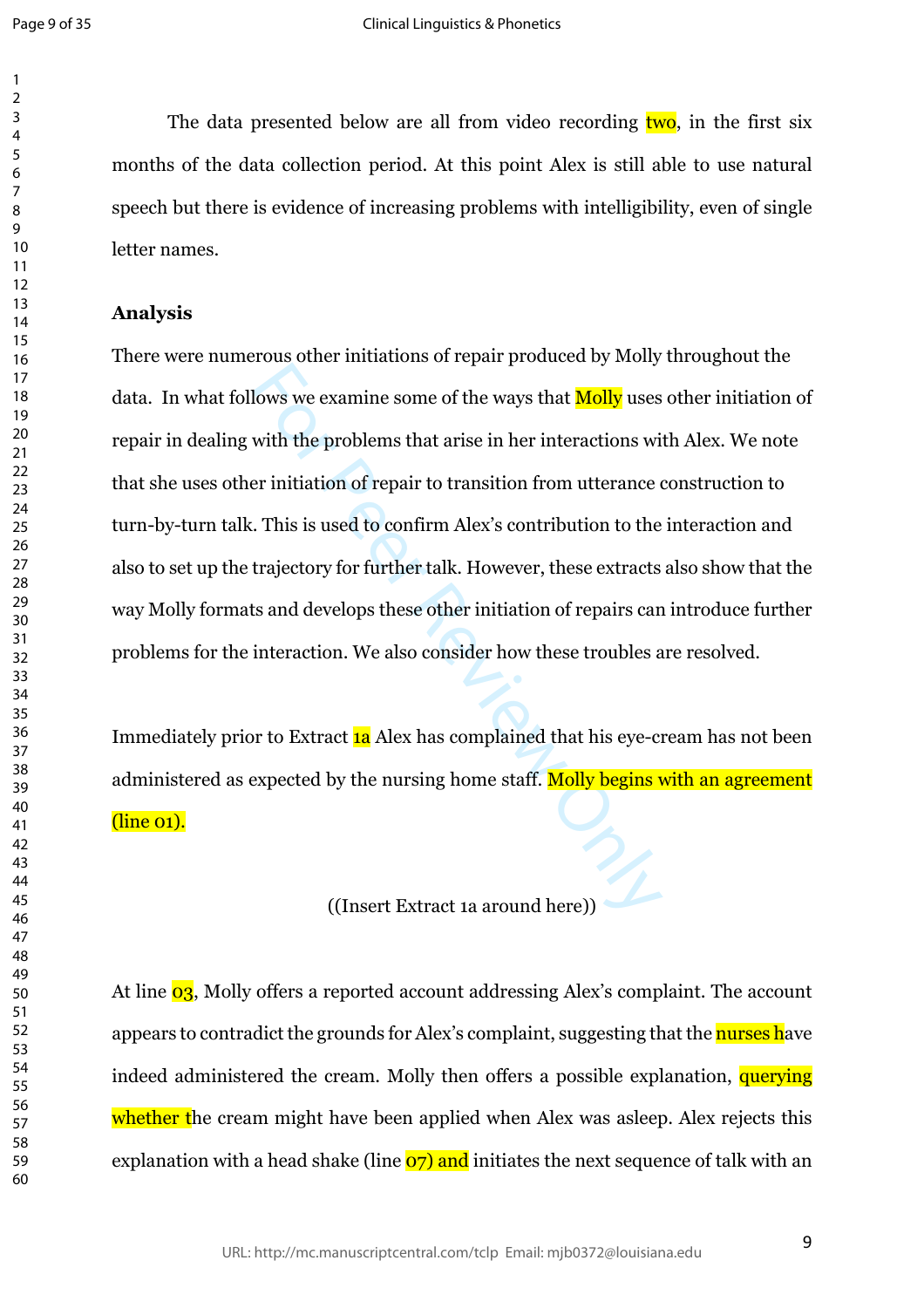utterance constructed with Molly over a number of turns (lines 09 to 45): *'I am a liar'*. We are cautious of making assumptions about Alex's intentions but one possible interpretation is of a potential attempt at sarcasm by invoking blameworthiness for the contradictory accounts of the (non-)application of the eye-cream.

neously accomplishes the construction of the utteraction, or marking the newsworthiness/humour of<br>ner talk on the topic. Molly now offers a less equivod<br>nation and the topic. Molly now offers a less equivod<br>nation and the Molly begins to successfully synthesise the utterance at (note Alex's smile in overlap) and produces an interpreted voicing of the whole utterance 'you're a liar!'. This turn simultaneously accomplishes the construction of the utterance and, possibly, other-initiating repair, or marking the newsworthiness/humour of the assertion and encouraging further talk on the topic. Molly now offers a less equivocal other-initiation of repair using an alternative question. It targets the problematicity of the *you* in the turn she has developed with (and on behalf of) Alex.

((Insert Extract 1b around here))

Molly's alternative question ('you're a liar or they're a liar') at line 53 exploits an ambiguity in Alex's utterance, and addresses how it should be taken up. The individual words have been shown to be intelligible, but Molly is seeking clarification as to the target of the allegation. At the same time, Molly uses the cloak of repair to effect a tease of Alex by zeroing in on this possible (but not plausible) source of ambiguity, i.e., Alex is highly unlikely to be earnestly describing himself as a 'liar'. In response Alex smiles (line 54), orienting to the teasing aspect of Molly's action. Just as Alex's mouth widens (56) Molly begins a turn, saying 'I'll sort it out after this' (line 57). The most likely reference here is Alex's complaint about the eye cream, with a temporal reference to 'after this' being the video recording session. This turn claims a future action regarding **Alex's complaint and** also closes down the repair opportunity space

 $\mathbf{1}$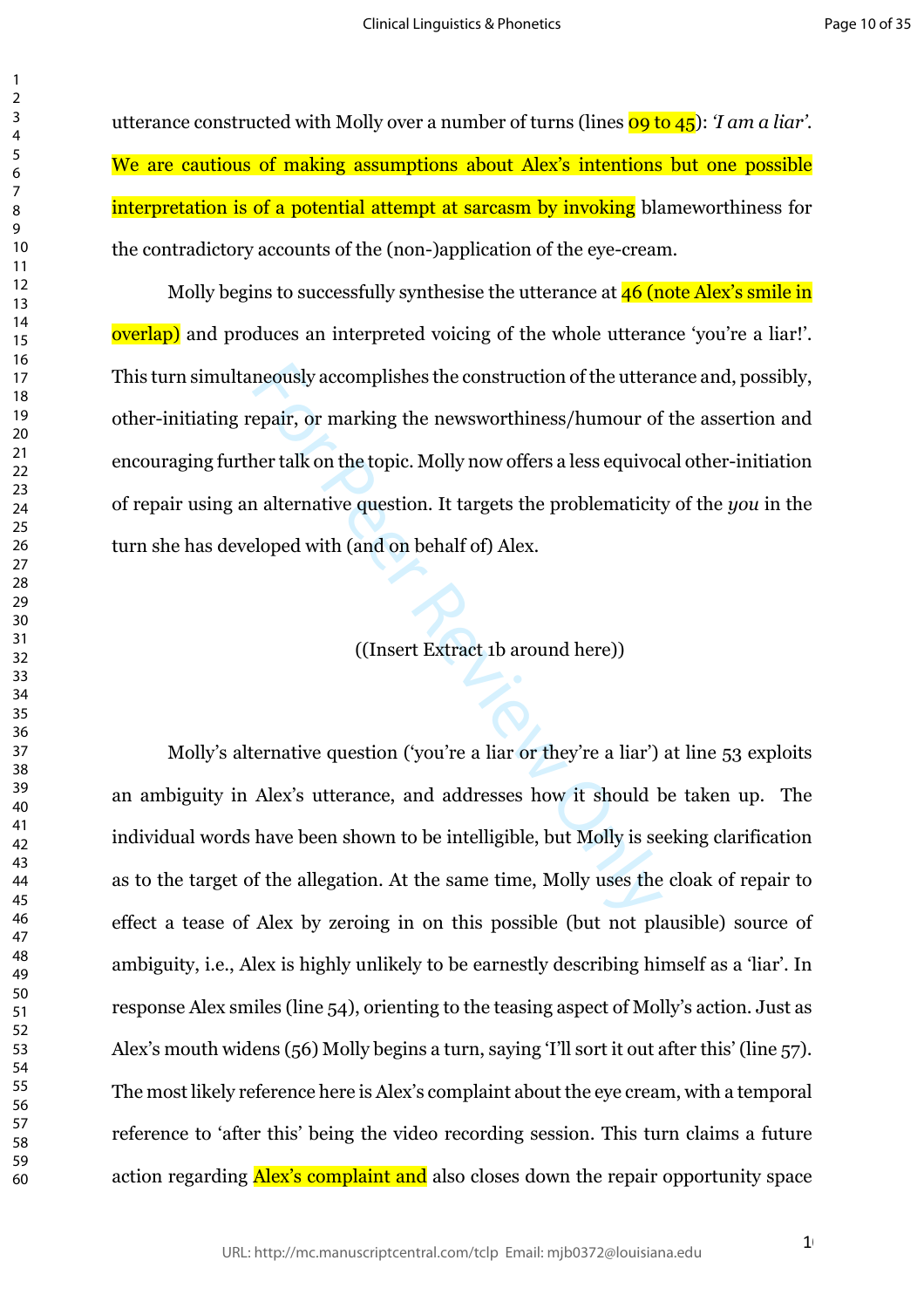$\mathbf{1}$  $\overline{2}$  $\overline{4}$  $\overline{7}$ 

(Schegloff, 1992), treating Alex's smiling response to her other-initiation of repair / tease as adequate for the interaction to progress.

However, just before Molly's turn completion in line 57, Alex produces a vowel initiated vocalisation. This is not a clear production, but it is possible that Alex is saying 'I am' in this turn as the selected alternative from Molly's alternative question. If so, Alex appears to be offering a confirming repair solution in response to Molly's other-initiation of repair. Molly proceeds to voice 'me' as a spelling outcome at the beginning of line 69. It is then the latter half of Molly's turn in line 69 that reveals her understanding of **Alex's prior utterance** action.

of repair. Molly proceeds to voice 'me' as a spellinfog. It is then the latter half of Molly's turn in line to  $\overline{\text{Alex's prior utterance}}$  action.<br>
The 'meer (0.2) you will' (line 69) is followed by a state pronominal reference, signal Molly's turn ' me (0.2) you will' (line 69) is followed by a short pause before Molly translates the pronominal reference, signalling a shift from a voicing of Alex's talk to the authoring of her own action. The ellipsis in 'you will' links Alex's utterance with Molly's assertion at 57, i.e., 'I'll sort it out'. With this other-initiation of repair, Molly is displaying a hearing of Alex's talk as being linked with her assertion rather than as a response to her prior other-initiation of repair at 53.

Alex begins a very slight head shake (line 71), and Molly produces an upgraded other-initiation at line 72, filling in the prior ellipsis with 'you'll sort it out' (line 72). Molly's expanded other-initiation of repair receives another headshake from Alex at line 74. Alex takes the next turn and recommences collaborative utterance construction. This culminates in another other-initiation of repair from Molly at 87, which settles on 'I am a liar' as a candidate understanding (Heritage, 1984; 319). Molly then asks Alex if he thinks that is what 'they are saying' (line 91). This indicates Molly has understood Alex's contribution as a new bit of reported speech rather than confirming her distant other-initiation of repair. The sequence concludes with Molly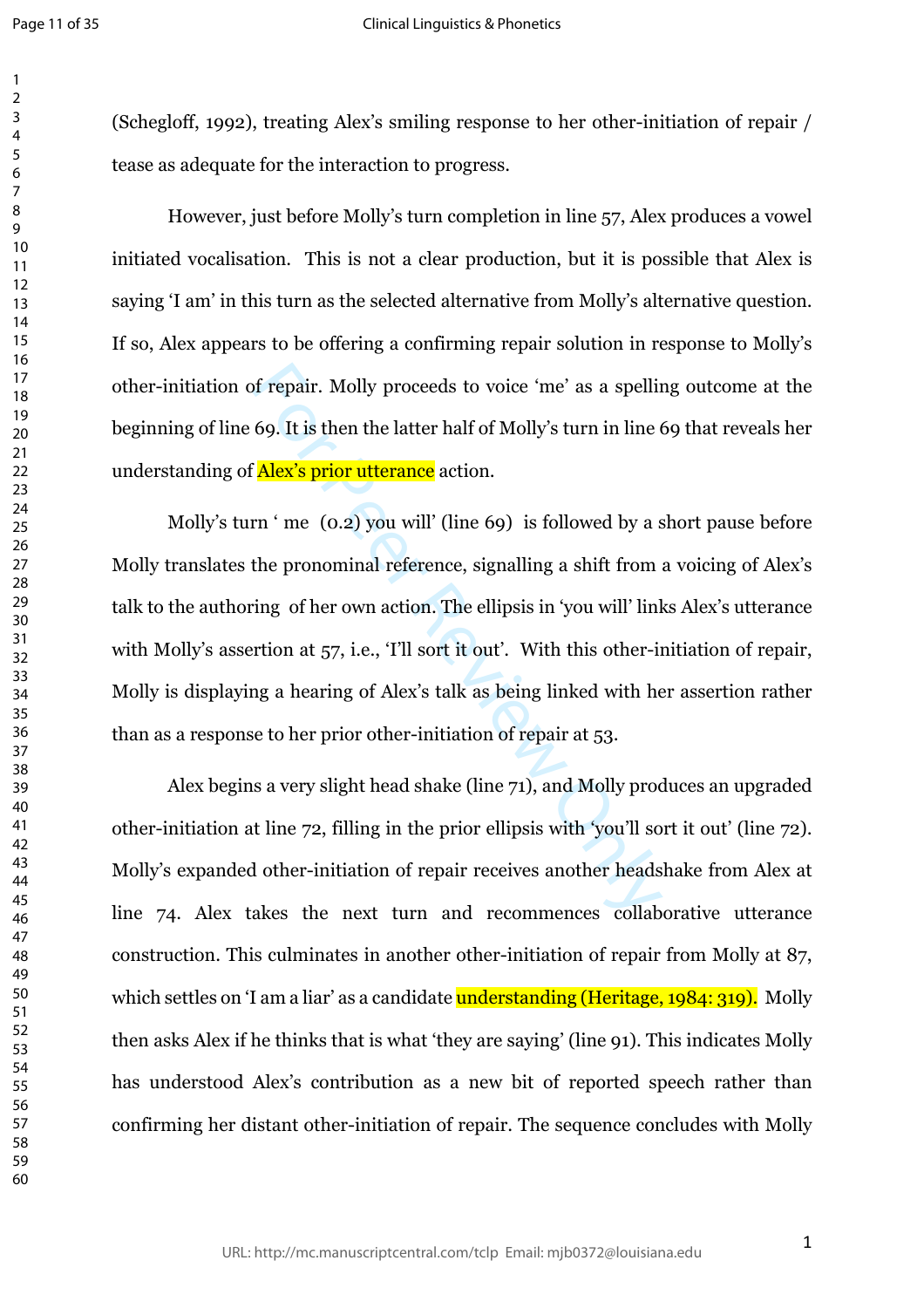offering a critical evaluation of the nursing staff, thus aligning herself with Alex's complaint.

is smile as constituting a complete response in its<br>easing aspect of her action. However, it seems the<br>minary to a turn-based response (i.e., 'I am'), but h<br>y closed the repair sequence. This then set up a t<br>rticipate in t There are multiple sources of complexity in Extract 1. One of them is the way that Alex's responses to Molly's other-initiation of repair at line 53 are taken up, and its cascading effects for the interaction. The teasing nature of Molly's other-initiation of repair provides for a response that addresses either or both the tease and the repair. Molly takes Alex's smile as constituting a complete response in its own right, and as prioritising the teasing aspect of her action. However, it seems that Alex revised his smile into a preliminary to a turn-based response (i.e., 'I am'), but his turn came after Molly had already closed the repair sequence. This then set up a trajectory in which his attempt to participate in the repair sequence was heard as contributing to another sequence altogether. Critically, then, Alex's apparent 'me', which is voiced by Molly at the start of line 69, is transformed into a 'you will' that contributes to the 'I'll sort it out after this' sequence. Alex rejects Molly's treatment of 'me' as indicating that he will sort out the problem, initially via head shakes (lines 71 and 74). He then goes on to repeat his prior talk 'I am a liar', which successfully enables them to return to the complaint topic (but not to the prior repair sequence). Molly does not openly disagree with what Alex has said at this point, but she does use next turn to establish the action of the turn (reported speech), and then proceeds to display alignment in part with Alex's complaint – 'I don't think um half of them know what the other half are doing' (line 92).

 $\mathbf{1}$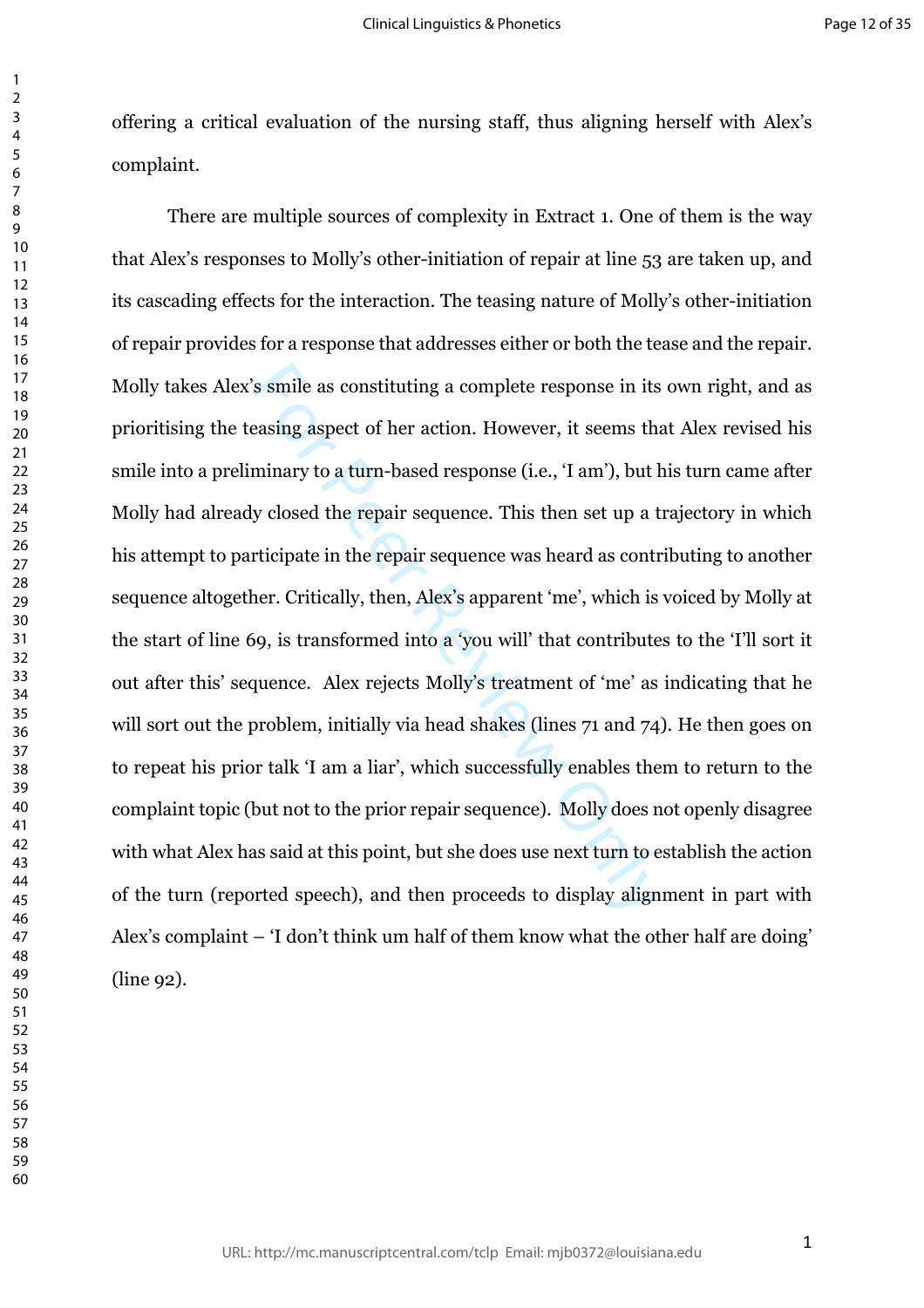Page 13 of 35

 $\mathbf{1}$  $\overline{2}$  $\overline{3}$  $\overline{4}$  $\overline{7}$ 

Extract 2 immediately follows Extract 1b. As part of addressing Alex's complaints about the nurses not having applied his eye cream, Molly turns the topic to a medicinal patch<sup>1</sup>.

((Insert Extract 2a around here))

The sequence begins with Molly's attempt to close the complaint talk down through a proposal regarding this patch. Alex follows with a number of indistinct syllables, which Molly anticipatorily completes with a candidate understanding other initiation of repair : 'want one on both sides?' (line 16). In doing so, Molly treats the utterance she and Alex developed between lines 6 and 14 as modifying her proposal: from a patch on one side of his neck, to a patch on both sides.

gins with Molly's attempt to close the complaint ta<br>mg this patch. Alex follows with a number of ir<br>cipatorily completes with a candidate understandi<br>one on both sides?' (line 16). In doing so, Molly tr<br>eloped between line As Molly produces her other initiation of repair, Alex shakes his head in terminal overlap and continues with the vocalisation 'ar:: a: one'. The head shake could be treated as a negation to the candidate as in 'no I don't want one on both sides', or it could be treated as an other initiation of repair in its own right, signalling a broader trouble in all or part of the prior turn. The understanding that Molly displays in line 19 is that 'both sides' is incorrect. Molly's following, other-initiating turn 'you want one' (line 19) recognises that there is some hitch. As we shall see, Alex has not said the word 'want' at all, but is it proving difficult for him to exert adequate control over his vocalisations at the required level of detail.

<sup>&</sup>lt;sup>1</sup> 'Patch' refers to an adhesive strip normally placed on one side of the neck, but potentially both sides, containing medication to reduce the build-up of saliva and, in turn, minimise the occurrence of coughing and/or aspiration.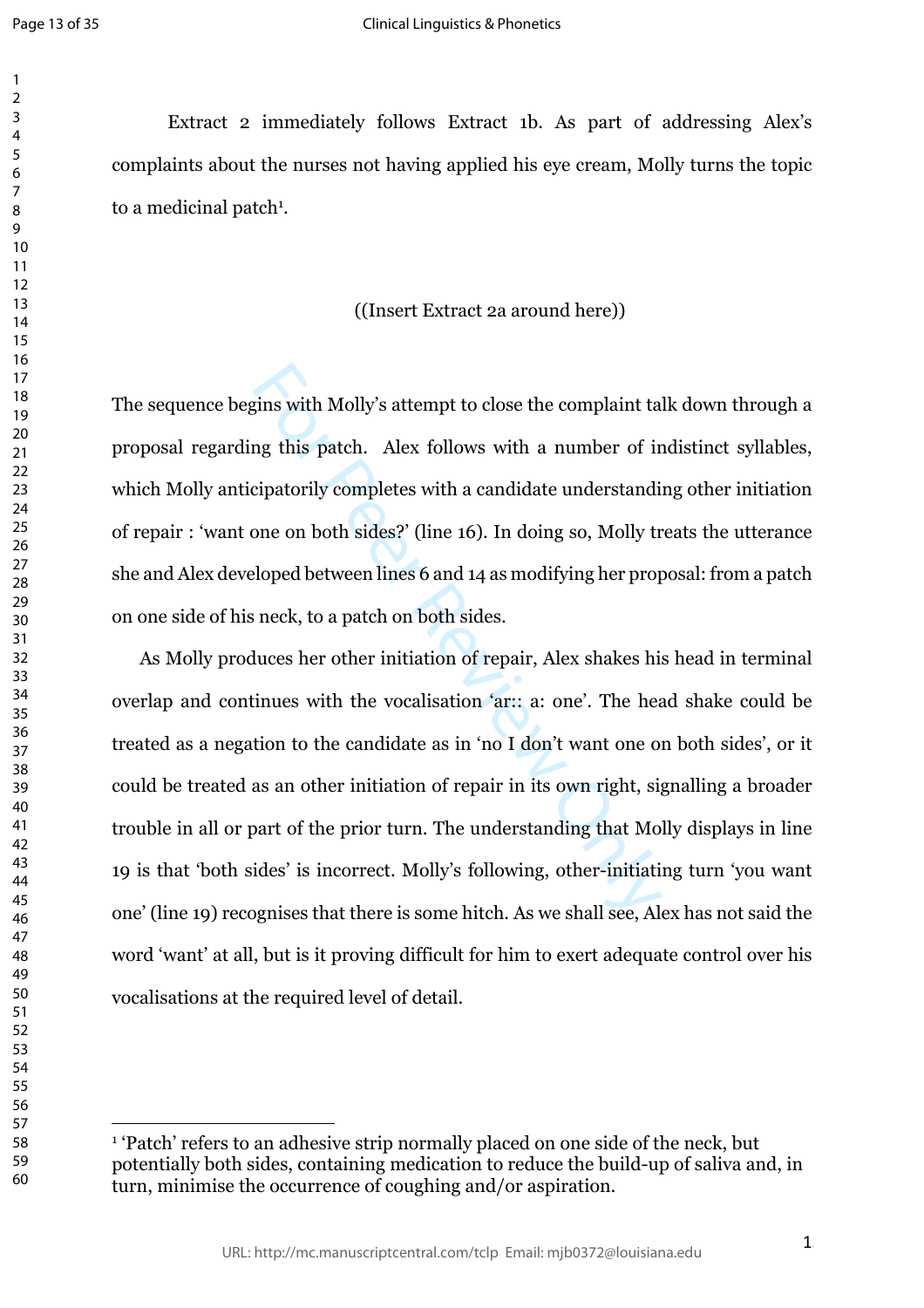Alex's responses to Molly's talk at line 19 show that the problem remains. He shakes his head and produces a two-syllable utterance. Molly then produces 'one' (line 23) followed by Alex's single syllable to which Molly offers a candidate letter of 'en?' (line 27). In line 29 Alex shakes his head and produces what sounds like a repeat of his prior turn, which is more clearly akin to the word 'and', and Molly takes it up in this way in line 31. Molly and Alex continue collaboratively developing this utterance between lines 33 and 37.

Molly offers a candidate understanding other-initiation of their shared work at line 39 with 'one and a half?'. Molly's other-initiation suggests that she has understood this as a complete utterance. In addition, the lexical continuity of the word 'one' may have encouraged her to hear it as relating to the patches. However, Alex and Molly then add the word 'days' before Alex produces a confirmatory lip movement (line 45).

and 37.<br>
candidate understanding other-initiation of their s<br>
a half?'. Molly's other-initiation suggests that she h<br>
erance. In addition, the lexical continuity of the we<br>
b hear it as relating to the patches. However, Al It is possible that the lip movement is being used here to signal an end of utterance, with 'one and half days' complete enough that Molly will now be able to respond to it. This is supported by the silence at line 46, where neither Alex nor Molly make any moves to develop the utterance further. Instead, Molly employs another action relevant at possible utterance completion: she other-initiates repair by offering a candidate understanding of the topic, i.e., 'what your (.) the cream we're on about now still?' (line 48). By ending her turn with 'still' there is perhaps an indication that the topic of cream is one that has passed, or is at least one that Molly has now moved on from herself. Alex's lower lip movement following 'cream' appears to confirm that his utterance should be heard as contributing to his earlier complaint and not the more recent patch proposal. Molly's other-initiation of repair also abandons her focus on Alex's as wanting something, as per lines 16-19. Instead, she introduces the possibility that Alex was accomplishing some other action between lines 6 and 43.

 $\mathbf{1}$  $\overline{2}$  $\overline{3}$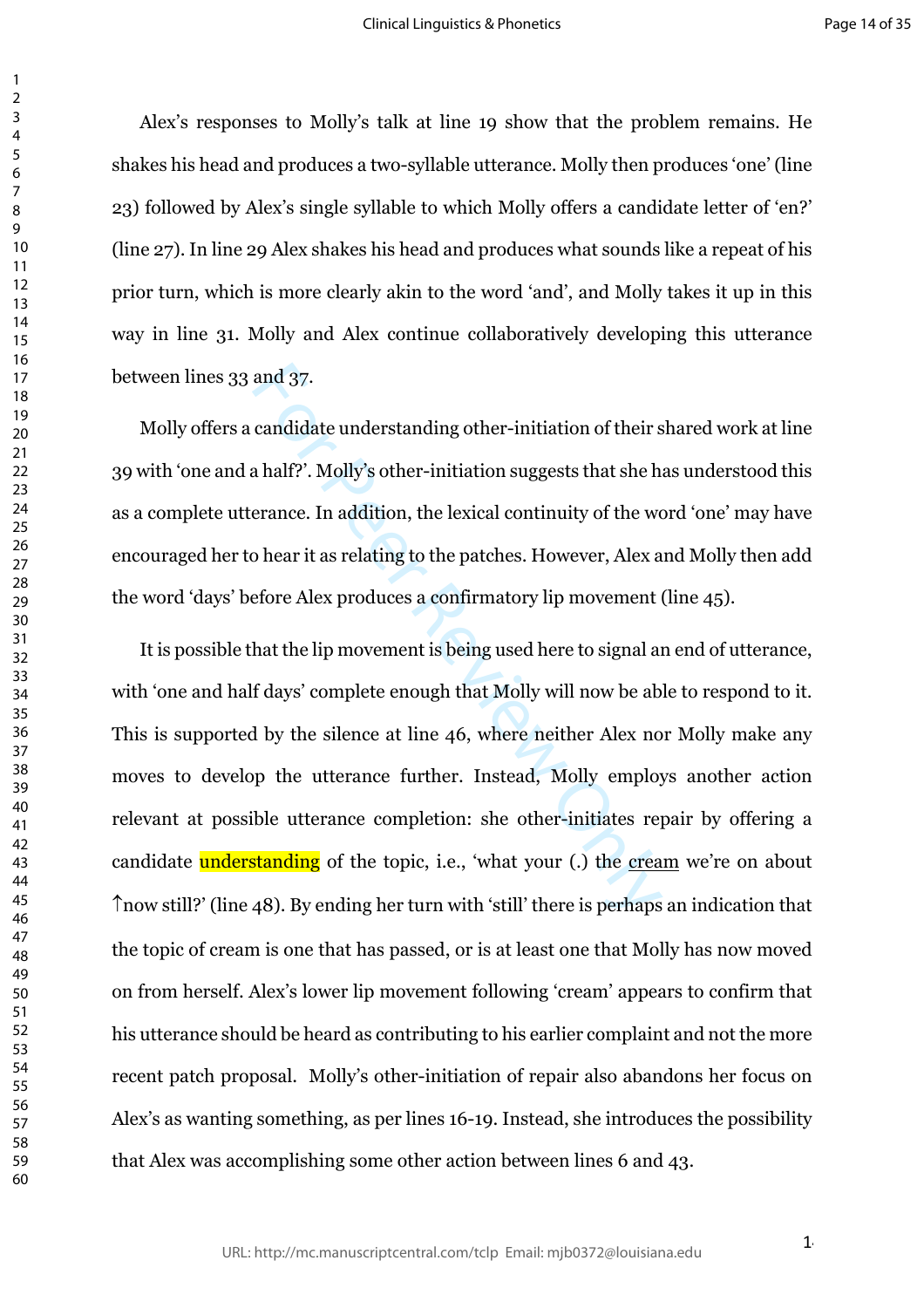$\mathbf{1}$ 

> 

((Insert Extract 2b around here))

reey spened aloud cummating in mony's product<br>abso to this is a clear lower lip movement followed by<br>80), a recapping of the prior talk. Molly then add<br>ticipants to the most current understanding of pri<br>es a one syllable u Following Alex's confirmation of 'cream' he produces 'es' (line 51). This is a likely repeat of his overlapped and subsequently abandoned turn initiation at line 47. A word is then collaboratively spelled aloud culminating in Molly's production of 'since' (line 76). Alex's response to this is a clear lower lip movement followed by Molly's turn 'one and a half' (line 80), a recapping of the prior talk. Molly then adds 'since' (line 82) bringing both participants to the most current understanding of prior talk. In line 84 Alex now produces a one syllable utterance that Molly interprets as 'this'. Alex then produces a very quiet aspiration which is followed by Molly offering a check on her prior understanding through the production of 'no?' (line 90). There is then a silence before Molly produces a further topic clarification other initiation of repair 'are we talking about cream or are we talking about patches'. During the production of 'cream' Alex move's his lower lip down. Molly then initiates an additional other initiation of repair with a more targeted polar response 'cream?' (line 95). Alex's response here is to close and open his eyes, treated by Molly as confirmatory.

In summary, Alex's eye-cream complaint is shown to proceed but with considerable disruption to progressivity. A major issue here is the limited local scope of other initiation of repair itself. Sequentially it can only reach back so far. In Extracts **2a and 2b** Molly does manage the repair by using other initiation of repairs that formulate the topic. Difficulties are compounded by the fact that Alex has limited resources for self-repair at his disposal. A head-shake can signal a negation of the prior turn but it cannot specify the nature of the trouble. Thus, the 'want one' turns out to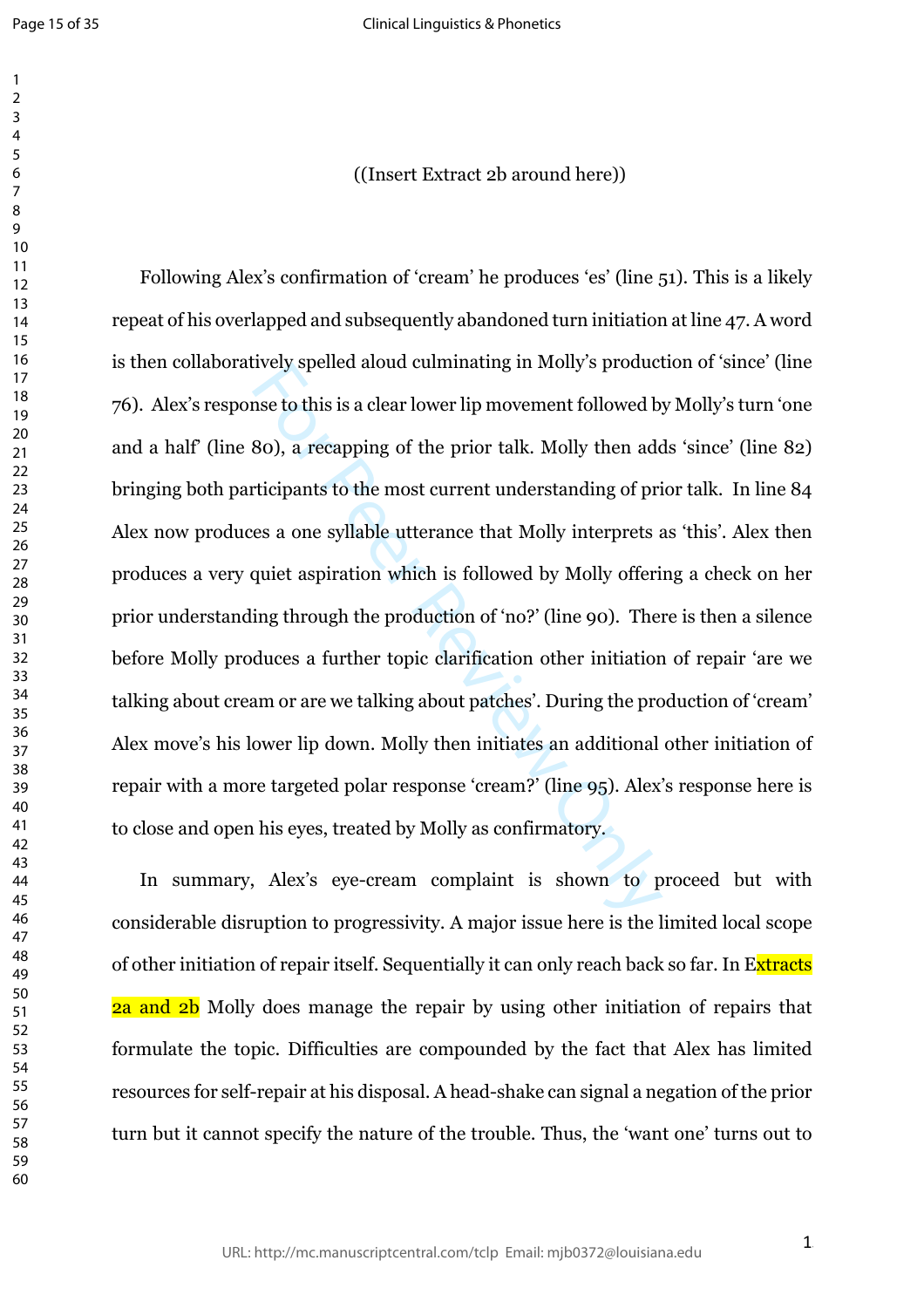be an incorrect interpretation within a larger turn construction but Alex is unable to locate it specifically.

 $\mathbf{1}$  $\overline{2}$  $\overline{3}$  $\overline{4}$  $\overline{7}$ 

e came from. As with Extracts 1 and 2 , Alex's turn<br>her use of other-initiated repair. The trouble aga<br>inks Alex's talk with the surrounding sequential<br>lity to effectively position his own talk.<br>((Insert Extract 3a around In Extract 3, Alex evaluates his coffee as 'awful' and Molly offers to make him another one later. Alex then makes an enquiry: 'where from?'. Molly treats this turn as relating to where the second coffee will be made, but it transpires that Alex is asking where the first (awful) coffee came from. As with Extracts 1 and 2 , Alex's turn is misunderstood by Molly despite her use of other-initiated repair. The trouble again arises from the way that Molly links Alex's talk with the surrounding sequential environment, and Alex's limited ability to effectively position his own talk.

((Insert Extract 3a around here))

This sequence begins with Alex drinking coffee. Following his subsequent talk at line 06, Molly initiates repair with 'it's what?'. Alex's self-repair, accompanied by a smile, is receipted by Molly as 'awful' together with her own appreciation of his critical (but non-serious) stance. She then offers Alex a 'decent one' later.

Whilst Molly is walking around the bed, Alex produces two syllables and a further syllable as she sits down. Molly now other-initiates using an open format 'mm?' (line 23). There follows a period of joint utterance construction culminating in a candidate understanding from Molly at line 46, 'where from?'. Her answer—'your coffee making machine'—specifies how Molly will make Alex's better tasting coffee later on.

With this response, Molly is displaying an understanding of Alex's talk as tied to her offer. As Molly produces her response at line 49, Alex interrupts with overlapping talk. His overlapping turn comprises an elongated vowel sound and lip movement, followed by a slight head shake.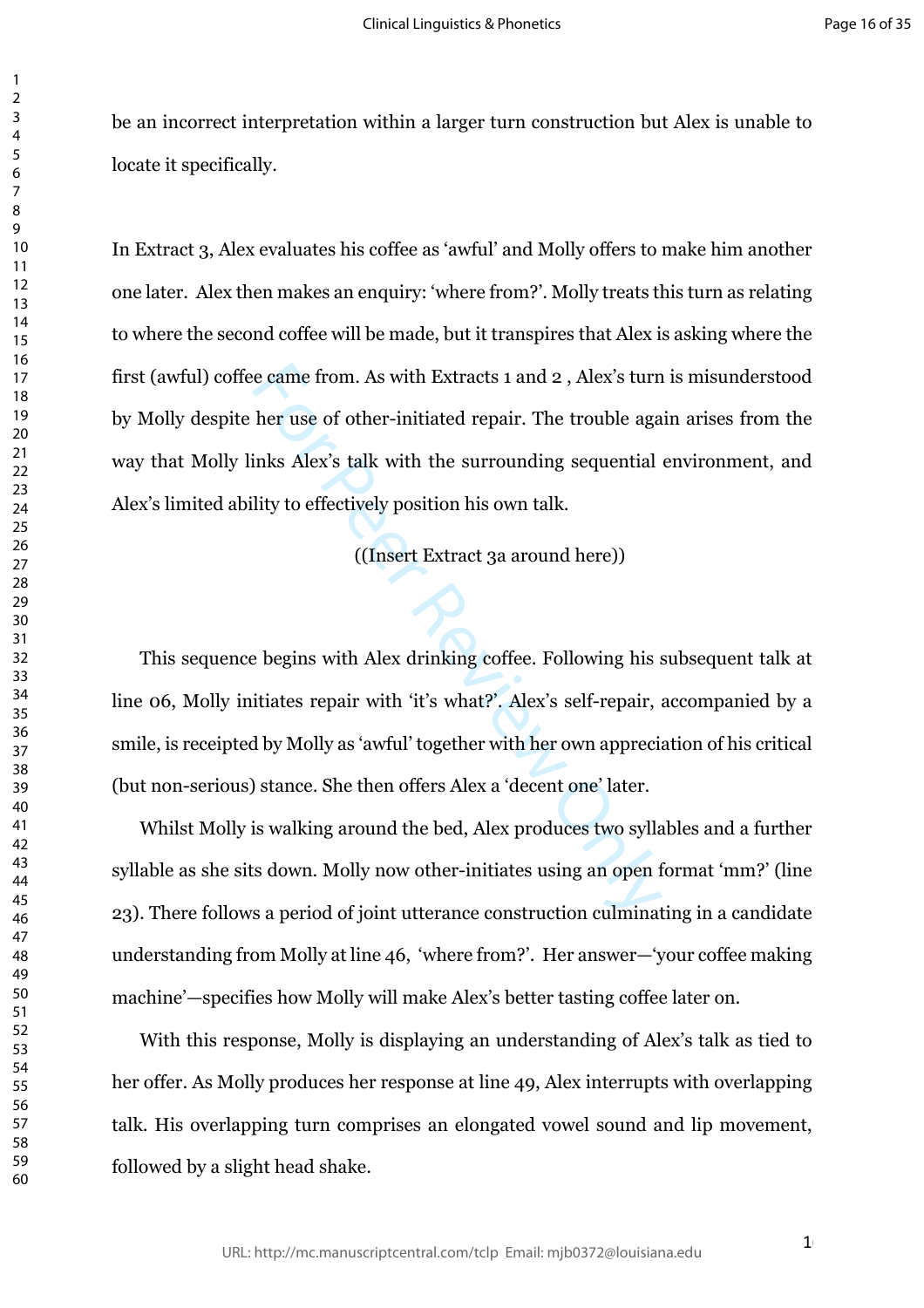$\mathbf{1}$  $\overline{2}$  $\overline{3}$  $\overline{4}$  $\overline{7}$ 

((Insert Extract 3b around here))

Molly now other-initiates repair with a candidate understanding in line 52 'no good?', which she develops further in line 55 'is that awful as well?'. These otherinitiations of repair treat Alex's turn as accomplishing further negative evaluation; in this case, targeting his own coffee making machine's output.

ig his own coffee making machine's output.<br>
portunity now for Alex to confirm his negative evaluently and the shakes his head. Alex and Molly p<br>
(lines 59 to 75) before Molly anticipatorily com<br>
1: 'where do they get the c There is an opportunity now for Alex to confirm his negative evaluation of his coffee machine. However, at this point he shakes his head. Alex and Molly proceed to produce 'where do they' (lines 59 to 75) before Molly anticipatorily completes Alex's turn construction with: 'where do they get the coffee from' (line 77). This turn begins with a laughter token, contains laughter within the turn, and receives reciprocal laughter from Alex in overlap.

The difficulty we have focused on in Extract 3 comes to be visible around Alex's 'where from', which is **collaboratively** produced between lines 20 and 46. Molly treats this as a question asking where she will be making Alex's decent cup of coffee (as offered at line 15). Subsequent talk by both participants reveals this treatment by Molly as incorrect. 'Where from' is actually produced by Alex as an expansion to his evaluation of the coffee as 'awful'; something along the lines of 'where do they get this awful coffee from'. It is unclear whether this is turn is more like an information-seeking question, an assessment, or something in between. Molly treats it as something in between through her smiles, laughter, and candidate answer 'cheap shop' at line 80.

The first point at which Alex might try to signal problematic uptake by Molly is immediately after her answer 'your coffee making machine' (line 49). Indeed, whilst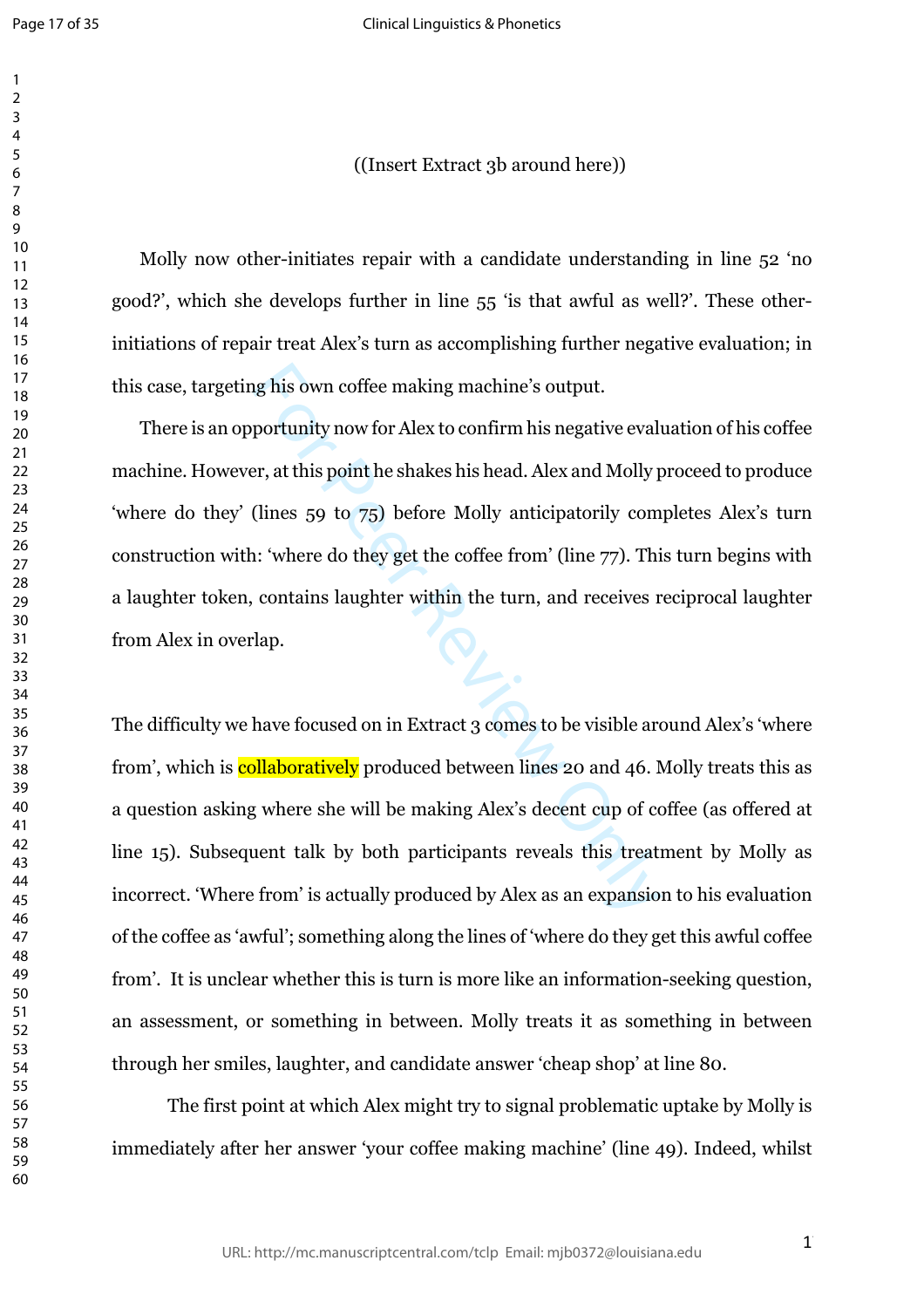$\mathbf{1}$  $\overline{2}$  $\overline{3}$  $\overline{4}$  $\overline{7}$ 

Molly's turn is being produced, Alex attempts to speak, closes his eyes and shakes his head slightly. This is consistent with third-turn self-repair (Schegloff, 1997), with Alex acting to resolve the misunderstanding caused by his own talk in line 46. Molly's otherinitiations of repair in line 52 and 55 are sensitive to the problems Alex is indicating, but find their grounding in the immediate sequential environment; that is, Alex's turn and her own misunderstanding of 'where from'. This means that her candidate understandings build these features of the local sequential environment into their design, filtering Alex's conduct through them. As a consequence, Molly renders Alex's turn at 50 as a negative evaluation of his own coffee machine.

build these features of the local sequential envirously the secular through them. As a consequence, Margative evaluation of his own coffee machine.<br>The particle evaluation of his own coffee machine.<br>The first ambiguity ari The ambiguity of 'where from' strongly influences how Molly navigates through these moments. Its ambiguity arises from two sources. The first is its positioning within the ongoing talk. The eventual, collaborative production of 'where from' occurs quite some distance from the turn to which it is sequentially linked, i.e., line 11. It is possible that Alex began his first attempt at this utterance in line 12, following Molly's voicing of 'awful'. In many instances Alex begins a turn with some form of voicing initiation before moving onto the production of intelligible word or letter names. This is a result of both respiratory and phonatory weakness. In this case, Alex initiates an elongated vowel sound before his production is overlapped by Molly's 'make' (line 13). Both participants then pause and it is Molly who then restarts with 'make you a decent one later'. In doing so, Molly transforms the sequential context in which Alex has attempted to insert his talk, commencing the increasingly substantial displacement between Alex's utterance and its predecessor.

The second source of ambiguity comes from the design of the turn itself. The elliptical nature of 'where from' strongly invokes prior talk, both in terms of reference and in terms of sequence (see, e.g., Fox and Thompson, 2010). It furthermore encourages Molly to hear Alex's turn as accepting the terms of the prior talk, and 'a

 $1<sub>6</sub>$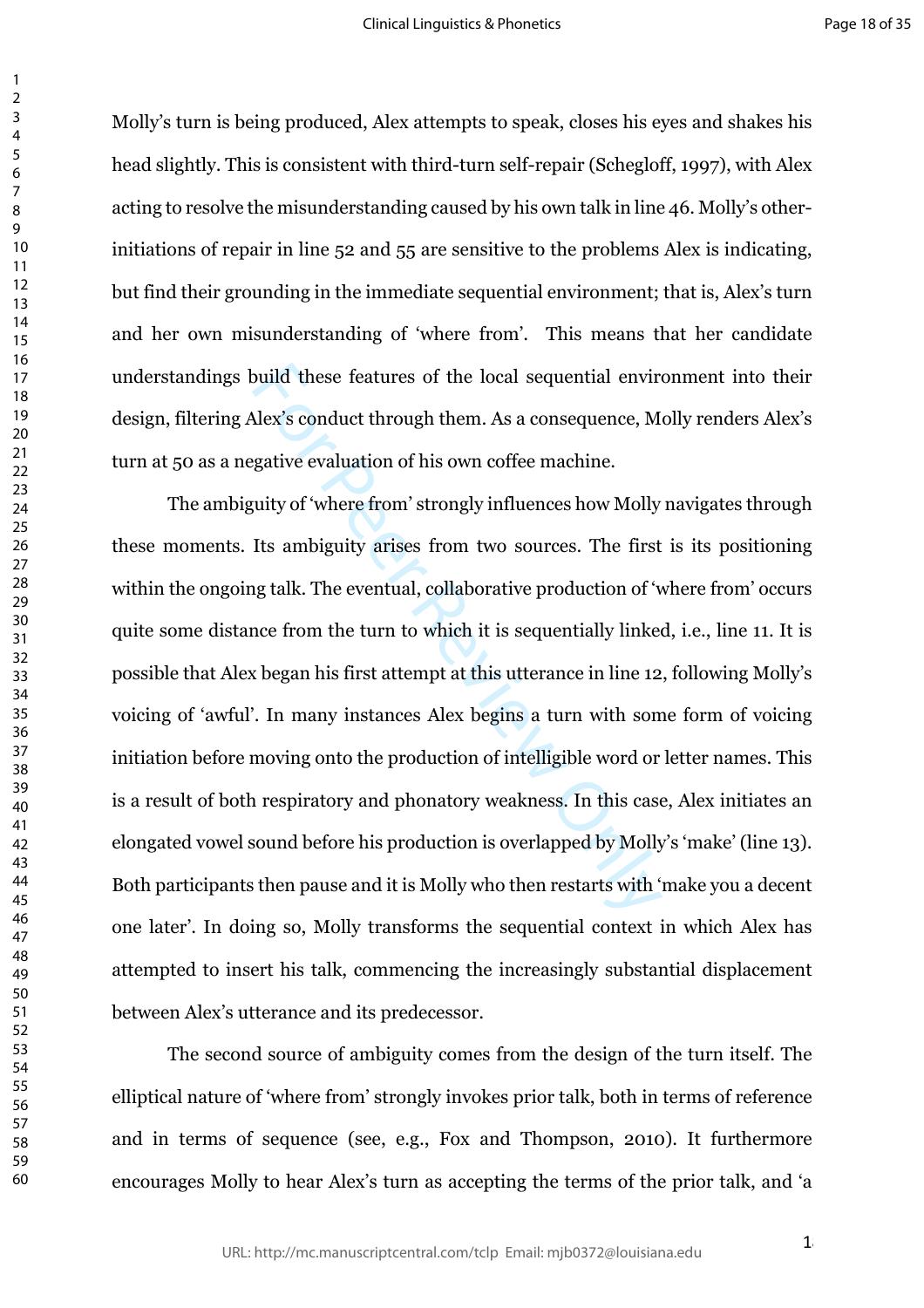$\mathbf{1}$  $\overline{2}$ 

decent one' is the most proximal, unproblematic noun phrase in the most proximal (non-minimal) action of the sequence. An enquiry about the source of a decent coffee would also add further, more specific information to that already provided. This also means that a link between 'awful' and 'where from' is less straightforward to establish, particularly in the absence of indications via embodiment (e.g., gaze, pointing) or prosody, both of which are difficult for Alex to accomplish. That is, he is unable to direct Molly's gaze to the coffee given that the cup has been removed from view, and he is unable to signal fine prosodic control linking 'where from' to 'awful'. Given this restriction, Alex's ability to reference is restricted in this instance to the semantic meaning of turn content and the sequential placement of that turn within the ongoing talk.

## **Discussion**

Example the coffee given that the cup has been remov<br>gnal fine prosodic control linking 'where from' to<br>s ability to reference is restricted in this instance<br>content and the sequential placement of that turn v<br>content and This study explored **cascading** other-initiated repair sequences in dyadic everyday conversations involving a man with severe ALS dysarthria and his mother. We examined how Alex and Molly managed other-initiations of repair, and how their talk featured multiple troubles and repair attempts. Particular attention was drawn to problems in sequential understanding. The evidence presented here is that the participants were able to (in some way) resolve their troubles, but it required extensive work to both identify the trouble source and to unravel the problem to reach a satisfactory understanding. This contrasts with earlier findings relating to speakers with Parkinson's disease in which opportunities to repair talk that is compromised in terms of intelligibility by overlap are often not pursued (Griffiths *et al*. 2012). Alex's physical restrictions were seen to play an important part in his ability to position his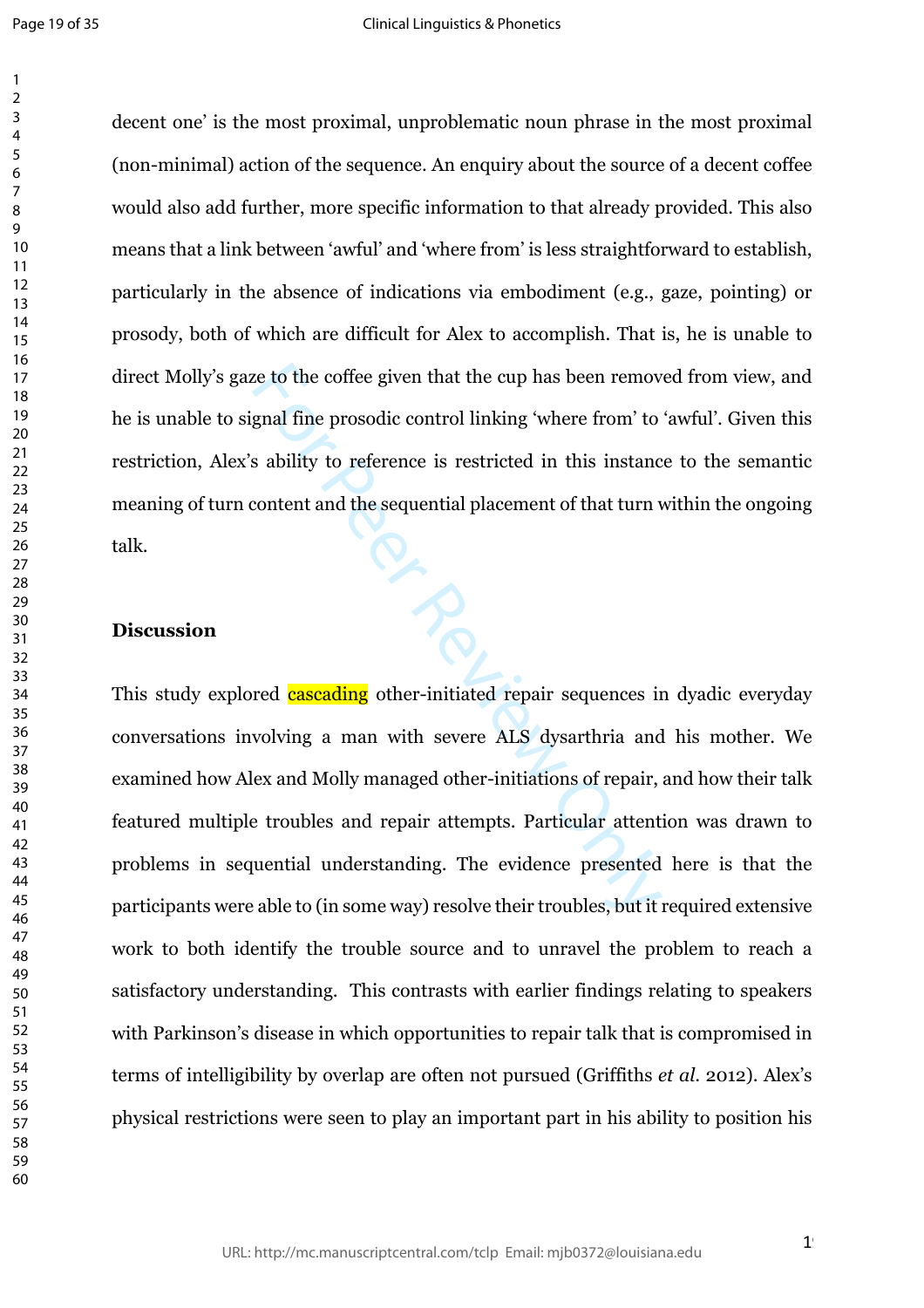talk in sequential context and successfully accomplish self-repair; particularly, thirdturn repair.

#### *Uses and scope of other-initiation of repair*

 $\mathbf{1}$  $\overline{2}$  $\overline{3}$  $\overline{4}$  $\overline{7}$ 

have seen that she uses other-initiation of repair<br>action to turn-by-turn talk (e.g., Extract 1 line 53,<br>9. This is an important moment for confirming Ale<br>and setting up the trajectory for further talk. Howe<br>the way Molly In each of the extracts presented, we have seen some core ways that Molly uses otherinitiation of repair in dealing with the problems that arise in her interactions with Alex. In particular, we have seen that she uses other-initiation of repair to transition from utterance construction to turn-by-turn talk (e.g., Extract 1 line 53, Extract 2 line 39, Extract 3 line 46). This is an important moment for confirming Alex's contribution to the interaction and setting up the trajectory for further talk. However, these extracts also indicate that the way Molly formats and develops these other-initiations of repair can introduce further problems for the interaction. One reason for this is the intrinsically limited scope of other-initiation of repair, which typically reaches back into immediately adjacent turns in the same sequence of talk (e.g., Ekberg, 2012; Robinson, 2014). The local scope of most other-initiations of repair—especially the more 'closed' format types Molly employed—subsumes apparently unproblematic aspects of sequential context. The instability of sequential context and intersubjectivity in Alex and Molly's interactions mean that this feature of other-initiations of repair can be troublesome when Molly's inferences about sequential relationships differ from the relationships Alex had been targeting. Molly's other-initiations of repair therefore have the potential to refract the direction of the talk, adding yet another layer to the—already complex—problems implicated by Alex's dysarthria.

We have also seen in Extract 2 that Molly can strategically use formulation-like other-initiations of repair in which she offers candidate understandings of the topic for confirmation from Alex. This practice is advantageous in that it allows Molly to address prior talk more coarsely, which may mitigate the risk of refracting sequential context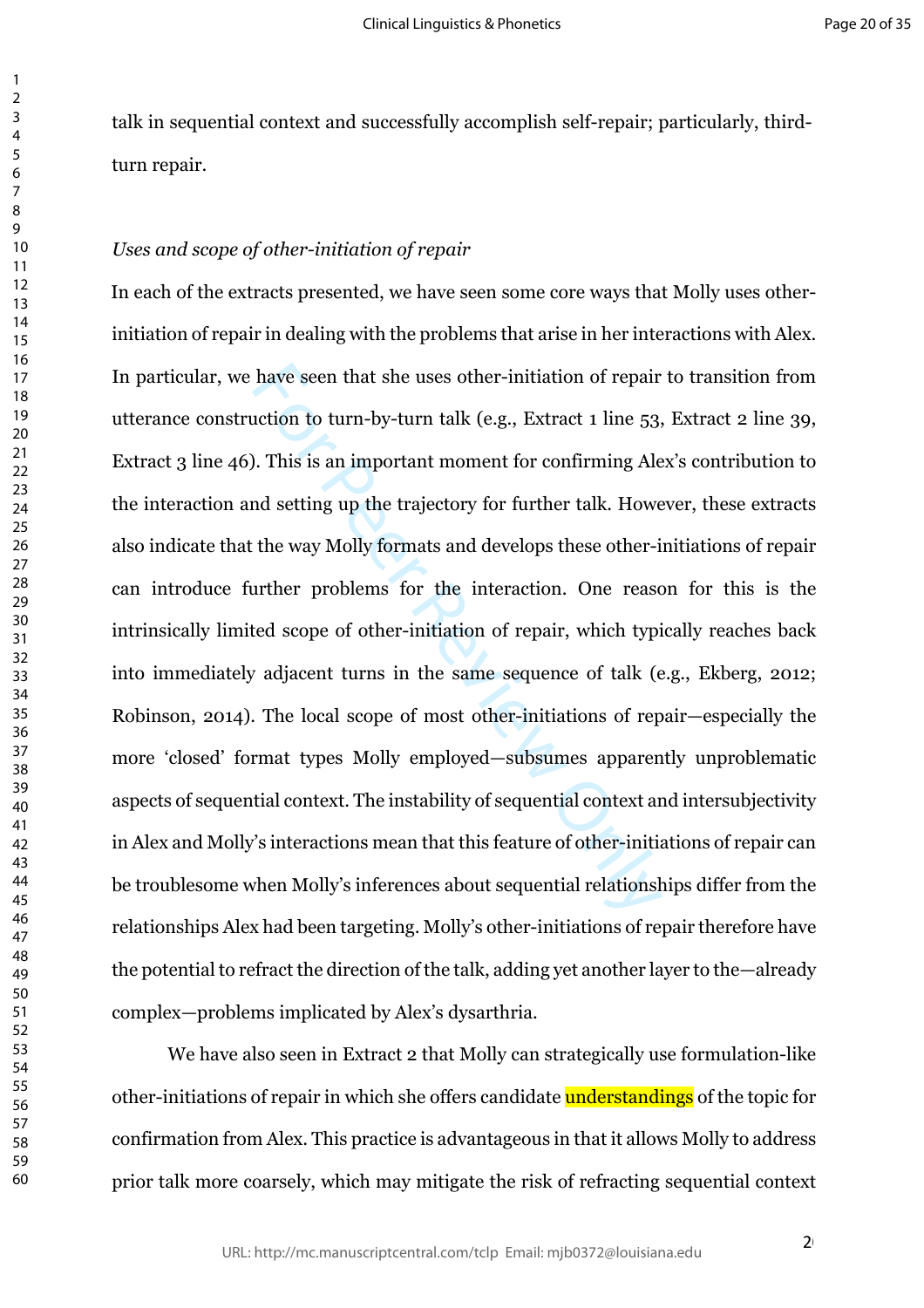$\mathbf{1}$  $\overline{2}$  $\overline{3}$  $\overline{4}$  $\overline{7}$ 

via other-initiation of repair, as outlined above. However, it halts talk more firmly, and, as per Molly's conduct in Extract 2, may be used only as a last resort in addressing persistent problems.

#### *Sequential positioning and self-repair*

be the first point, the timing of Alex<br>Iolly's misattribution of the relevant sequential correctively instribution of the relevant sequential corrective to the effects of timing on dysarth<br>
has been paid to the effects of Alex's inability to position his talk sequentially and effectively self-repair also forms part of the story here. On the first point, the timing of Alex's turns regularly contributed to Molly's misattribution of the relevant sequential context. Timing is clearly a major factor with reference to AAC output (Clarke and Wilkinson, 2010), but far less attention has been paid to the effects of timing on dysarthria-in-interaction. For instance, in Extract 1, Alex visibly prepares to speak at line 56 with what turns out to be a second pair part response to Molly's prior turn, but what he does is overwritten by Molly's 'I'll sort it out after this'. His speech itself is only audible at the very end of Molly's turn, and he essentially misses the moment in which his turn is most likely to be heard as related to its target in line 53. Issues of sequential positioning are also created by Alex's sparse utterances. Explicit indications of sequential relationships are accomplished using turn beginning elements (e.g., conjunctions; see Schegloff, 2004; see also Barnes, Ferguson, and Candlin, 2013, on aphasia), which are regularly not included in Alex's turns. On the second point, it is also clear that Alex's limited semiotic resources contribute to ambiguous resolutions of other-initiated repair sequences, and can prevent him from effectively addressing problematic uptake of his turns in third turn position. In addition to his inefficient access to lexical and grammatical resources, gestures, facial expression and prosody are all restricted, leaving Alex with various confirmatory responses (e.g., head shakes, downward lip movement), collaborative word output, and other "negative" evidence (e.g., lack of response) to form communicative actions. These resources are broadly ill-suited to the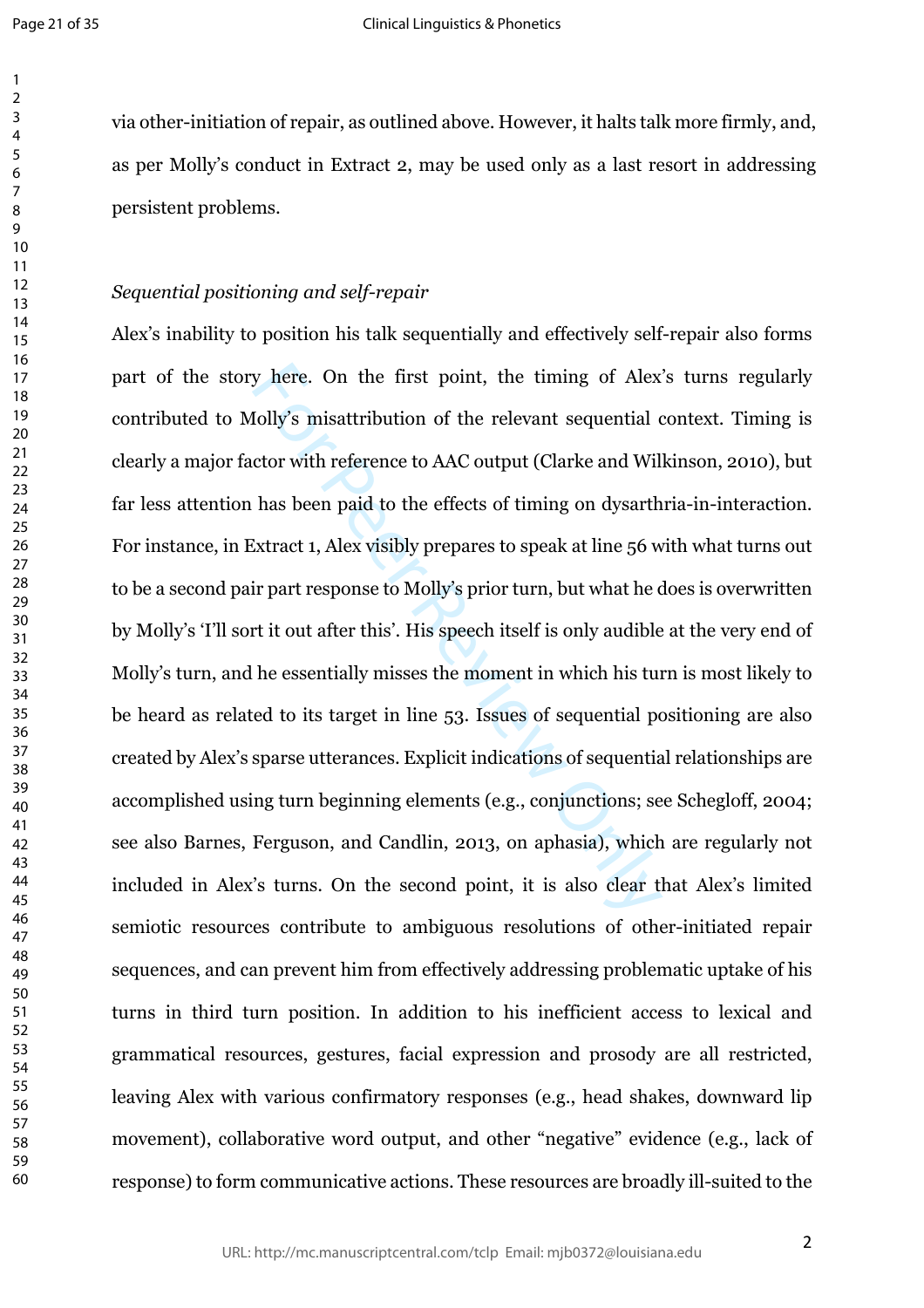kinds of fine adjustments required for repair solutions, compounding his dependence on timing for building sequential relationships.

#### *Anticipatory completion*

nefit of such a completion by other is one of efficing the entropy effort by not having to say aloud every ented here we see anticipation of *utterances* in pell, as in Extract 3 line 77 – 'where do they *get that* of talk Previous work has identified the practice of anticipatory completion as one way in which Molly proposes an as yet to be completed *word* in progress (Bloch, 2005, 2011). The potential benefit of such a completion by other is one of efficiency: it saves Alex respiratory and articulatory effort by not having to say aloud every element of a word. In the data presented here we see anticipation of *utterances* in progress. This can certainly work well, as in Extract 3 line 77 – 'where do they *get the coffee from*?' but other completion of talk in progress can also be incorrect as in Extract 2 'want one *on both sides*?' (Molly: line 16). The consequences of an incorrect completion are shown to be significant.

#### *Intelligibility and understandability*

With reference to the nature of the troubles observed we note that the relationship between intelligibility and understandability is both intimate and complex. There remains no doubt that variable intelligibility sits at the heart of dysarthria. Alex's adapted turn design featuring individual letter names, for example, is only being used because his speech is becoming increasingly unintelligible. However, if (un)intelligibility were the only problem we would not expect the ongoing difficulties displayed by the participants. What Molly displays are troubles with intelligibility combined with understanding difficulties: 'I am a liar', 'one and half days' and 'where from' are all, eventually, shown to be intelligible but they do not prove understandable until additional repair work is undertaken. The nature of these difficulties relates to

 $\mathbf{1}$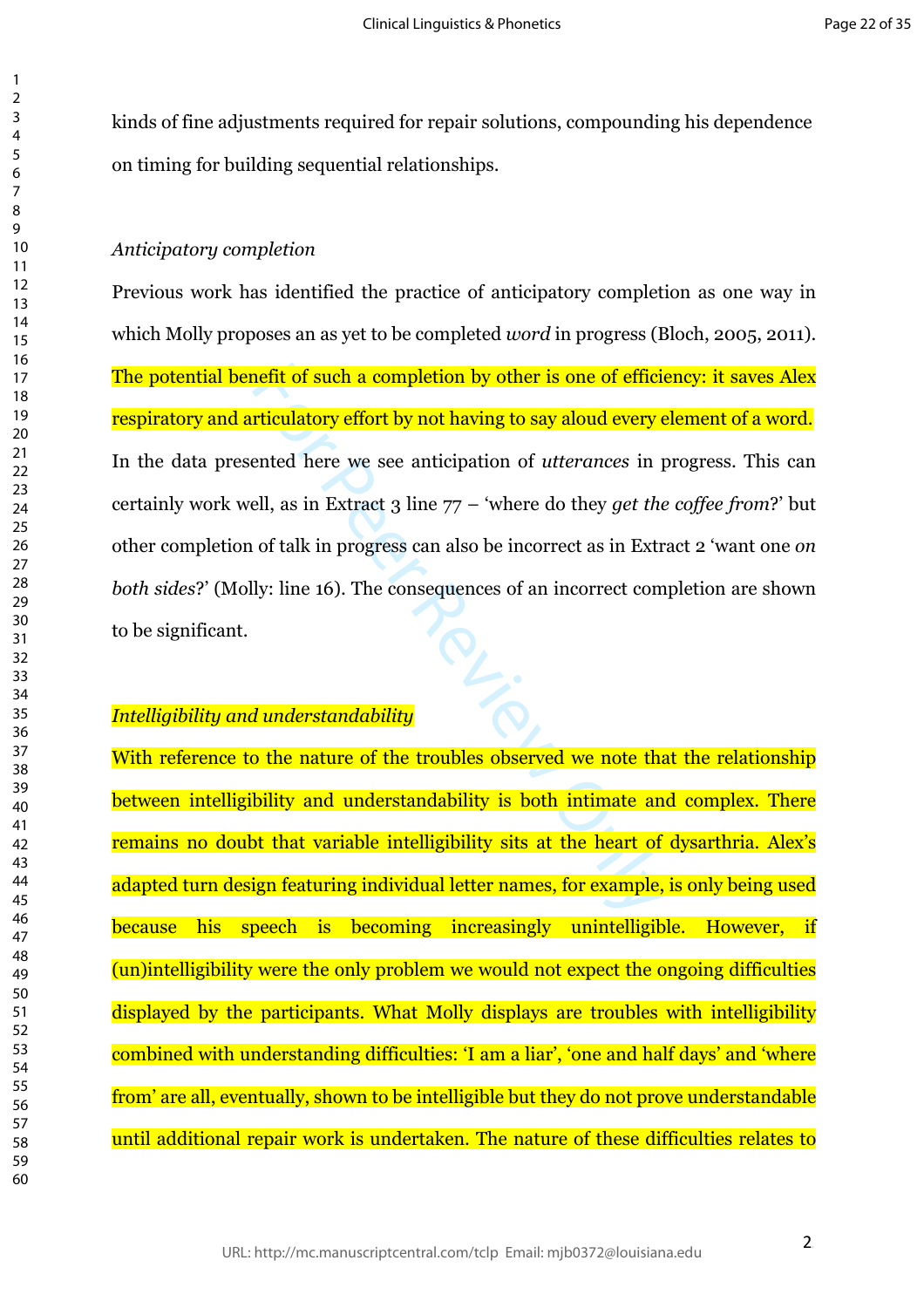$\mathbf{1}$  $\overline{2}$  $\overline{3}$  $\overline{4}$  $\overline{7}$ 

the sequential relationship between turns, the timings of Alex's turn initiations and the design of Alex's turns themselves.

It is important to recognise the limitations of this work. The study is limited by focusing on data from one dyad and from one data collection point. Analysis of multiturn other-initiated repair sequences may have been enhanced through a larger sample set to identify systematic practices across a number of environments. Future research should consider how repair practices change over time in the face of a deteriorating disease.

**Example 12 Example 12 Example 12 Example 12 Example 10 Example 10 Example 10 Example 10 Example 10 Example 10 Example 10 Example 10 Example 10 Example 10 Example 10 Example 10 Example 11 Example 12 Example 11 Example 12 E** In conclusion, other-initiated repair is a fundamental mechanism for managing troubles associated with unintelligible or partially intelligible speech. Individual dyads, such as Alex and Molly, may develop new practices in interaction to minimise the problems associated with moderate to severe dysarthria. However, as the severity of the dysarthria increases further and intelligibility becomes even more challenging, repair itself is seen to become more complex. The interactional moments presented in this paper reveal an important limitation of other initiation of repair —certainly for Molly and Alex but likely for other plwALS too — namely, its grounding in an apparently unproblematic sequential context. The degree of instability in mutual understanding that dysarthria can cause is important for developing speech pathology assessment and intervention strategies focused on everyday communication. Such strategies should be underpinned by accounts of the conversational problems caused by ALS, and the ways that they relate to self- and other-initiated repair practices dedicated to dealing with them. The present study has offered a depiction of layered conversational problems that other-initiation of repair may not completely resolve or, in some cases, multiply.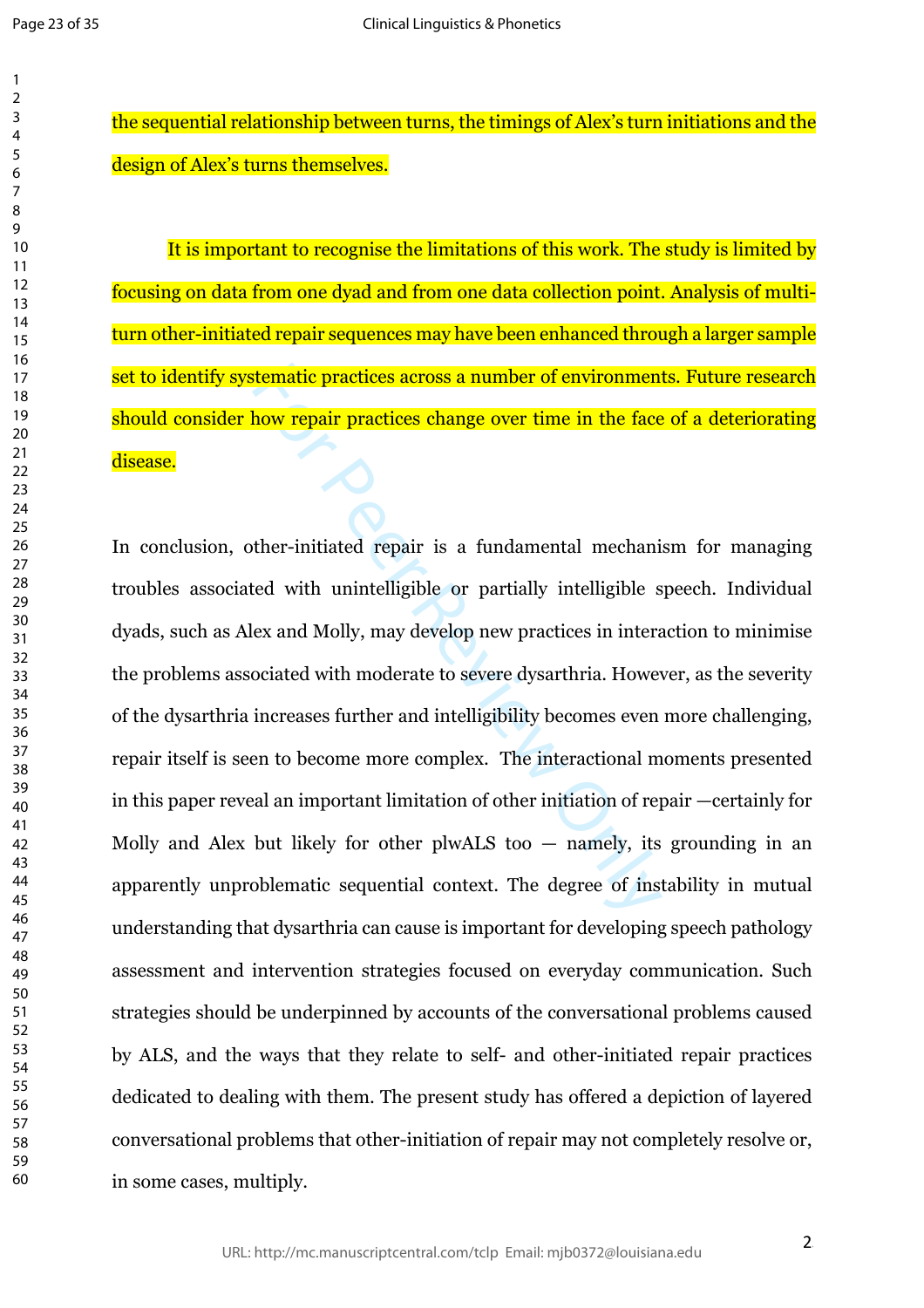adoption of communication aid systems, are likely<br>elpfully for developing novel clinical resources. Th<br>tools that capture the behaviours of both commu<br>he person with dysarthria. New CA informed treat<br>dysarthria might also Mapping the relationships between conversational problems and otherinitiation of repair practices will likely be vital for developing enchronically-valid clinical resources for dysarthria, i.e., clinical resources that directly and empirically capture the real-time accomplishment of communication (see Barnes and Bloch, 2019). Future studies systematically examining other initiation of repair and associated sequences over time, and tracking its evolution in line a with deterioration in speech and the adoption of communication aid systems, are likely to be conceptually and practically helpfully for developing novel clinical resources. This may encompass new assessment tools that capture the behaviours of both communication partners, not just those of the person with dysarthria. New CA informed treatment packages for people living with dysarthria might also be developed, with a focus on improving how trouble sources are managed and resolved with reference to evidence from published studies but also from dyads themselves, particularly those who display creative ways of dealing with the impact of deteriorating intelligibility through their interactions. Exploring the degree to which existing conversation interventions for people with aphasia (Beeke et al. 2015) might be utilised for people with dysarthria is now underway, with potential for a generic communication disability intervention approach that targets facilitators and barriers in conversation without the technical demands of conversation analysis as a formal research tool.

#### References

 $\mathbf{1}$  $\overline{2}$  $\overline{3}$  $\overline{4}$  $\overline{7}$ 

Barefoot, S. M., Bochner, J. H., Johnson, B. A., & Eigen, B. A. v. (1993). Rating deaf speakers' comprehensibility: An exploratory investigation. *American Journal of Speech-Language Pathology, 2*, 31-35.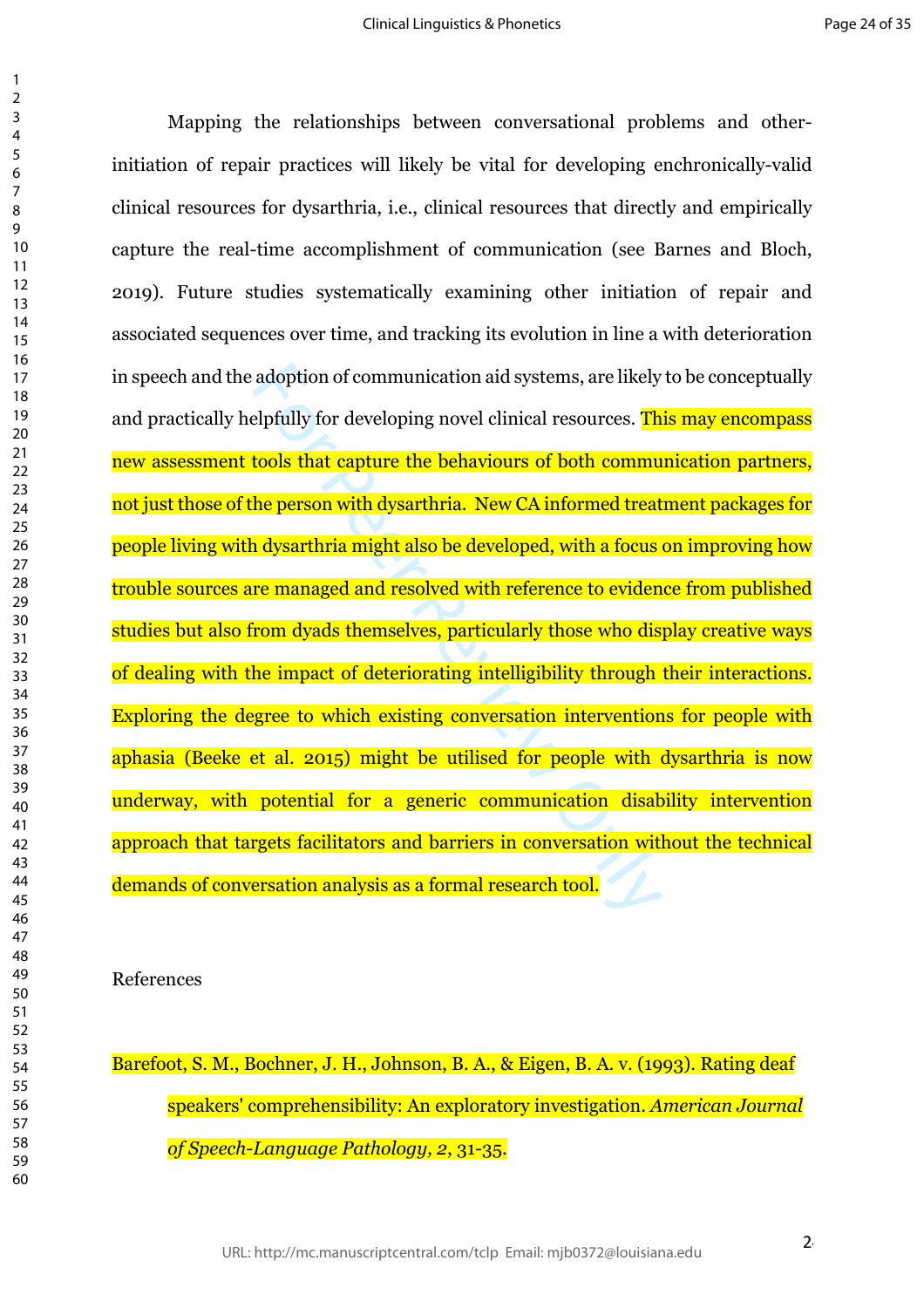$\mathbf{1}$  $\overline{2}$  $\overline{3}$  $\overline{4}$  $\overline{7}$ 

Barnes, S., & Bloch, S. (2019). Why is measuring communication difficult? A critical review of current speech pathology concepts and measures. *Clinical Linguistics & Phonetics* , *33*, 219-236.

Beeke, S., Beckley, F., Johnson, F., Heilemann, C., Edwards, S., Maxim, J. & Best, W. (2015). Conversation focused aphasia therapy: investigating the adoption of strategies by people with agrammatism. *Aphasiology, 29*, 355-377.

- **Example with agrammatism. Aphasiology, 29, 355**<br>Co-constructing meaning in dysarthria: word and<br>uction of turns. In K. Richards and P. Seedhouss<br>ion Analysis (pp. 38-55). Basingstoke, Palgrave M<br>. Anticipatory other-compl Bloch, S. (2005). Co-constructing meaning in dysarthria: word and letter repetition in the construction of turns. In K. Richards and P. Seedhouse (Eds.), *Applying Conversation Analysis* (pp. 38-55). Basingstoke, Palgrave Macmillan
- Bloch, S. (2011). Anticipatory other-completion of augmentative and alternative communication talk: a conversation analysis study. *Disability and Rehabilitation, 33*, 261-269 .
- Bloch, S. and S. Beeke (2008). Co-constructed talk in the conversations of people with dysarthria and aphasia. *Clinical Linguistics and Phonetics, 22*, 974-990.

Bloch, S. and J. Tuomainen (2017). Progressive dysarthria and augmentative and alternative communication in conversation: establishing the reliability of the Dysarthria-in-Interaction Profile. *International Journal of Language and Communication Disorders,* 52, 3-9.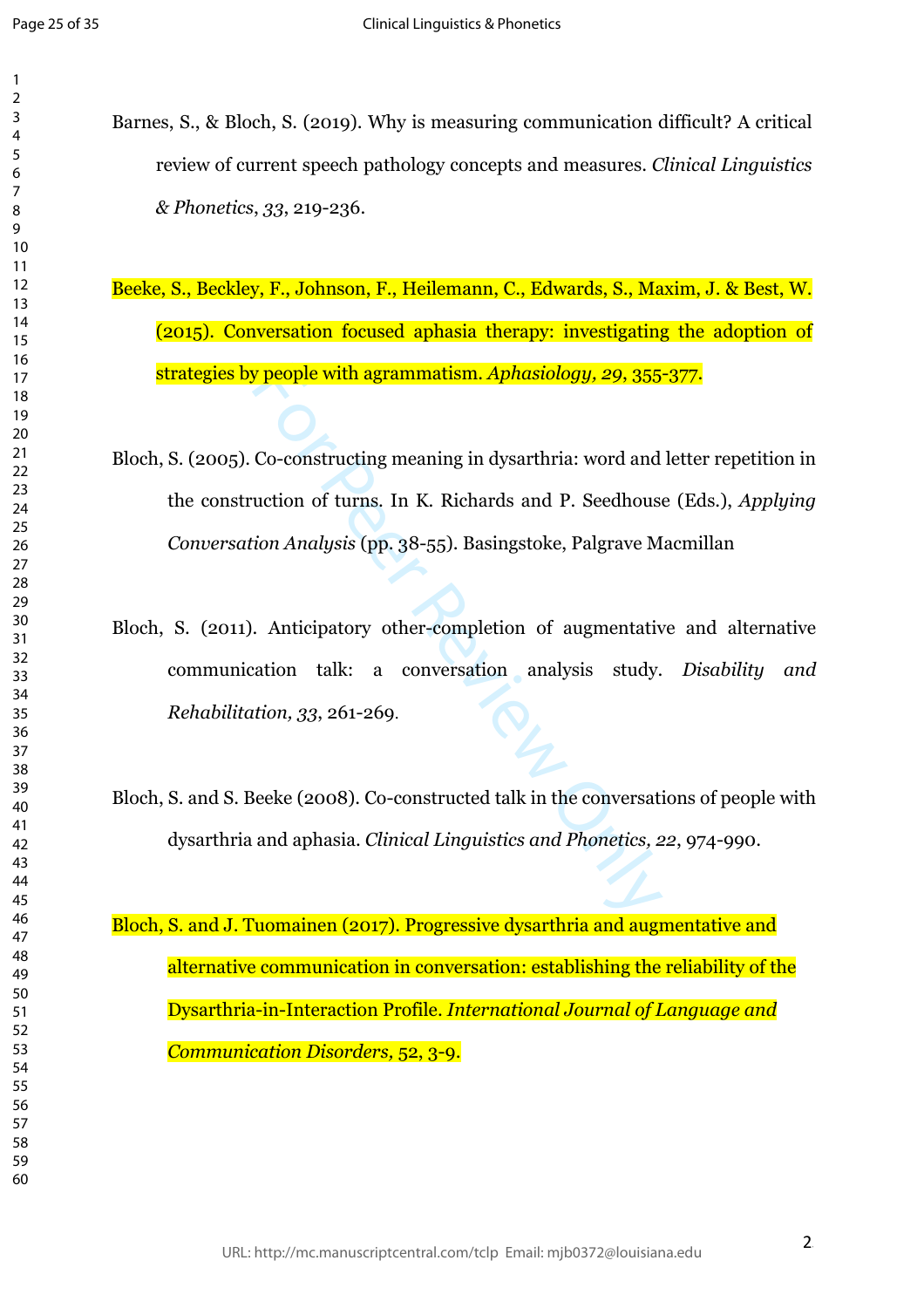- Bloch, S. and R. Wilkinson (2004). The Understandability of AAC: A Conversation Analysis Study of Acquired Dysarthria. *AAC: Augmentative and Alternative Communication,* 272-282.
- Bloch, S. and R. Wilkinson (2011). Acquired dysarthria in conversation: Methods of resolving understandability problems. *International Journal of Language & Communication Disorders, 46*, 510-523.
- cation Disorders, 46, 510-523.<br>
Wilkinson (2013). Multiple troubles and reparation aid-mediated interaction. In N. Norén, C. S.<br>
18.) Aided Communication in Everyday Interaction.<br>
J&R Press.<br>
R. Wilkinson (2010). Communica Bloch, S. and R. Wilkinson (2013). Multiple troubles and repair in voice output communication aid-mediated interaction. In N. Norén, C. Samuelsson and C. Plejert (Eds.) *Aided Communication in Everyday Interaction* (pp. 95-126). Guildford, J&R Press **.**
- Clarke, M. T. and R. Wilkinson (2010). Communication aid use in children's conversation: Time, timing and speaker transfer. In H. Gardener and M. Forrester (Eds.) *Analysing interaction in childhood: Insights from conversation analysis* (pp.249- 266). London, Wiley
- Drew, P. (1997). 'Open' class repair initiators in response to sequential sources of trouble in conversation. *Journal of Pragmatics, 28*, 69-101.

Ekberg, S. (2012). Addressing a source of trouble outside of the repair space. *Journal of Pragmatics, 44* , 374-386 .

Enderby, P. and R. Palmer (2007) Frenchay Dysarthria Assessment (2nd Edition). Texas, Proed.

 $\mathbf{1}$  $\overline{2}$  $\overline{3}$  $\overline{4}$  $\overline{7}$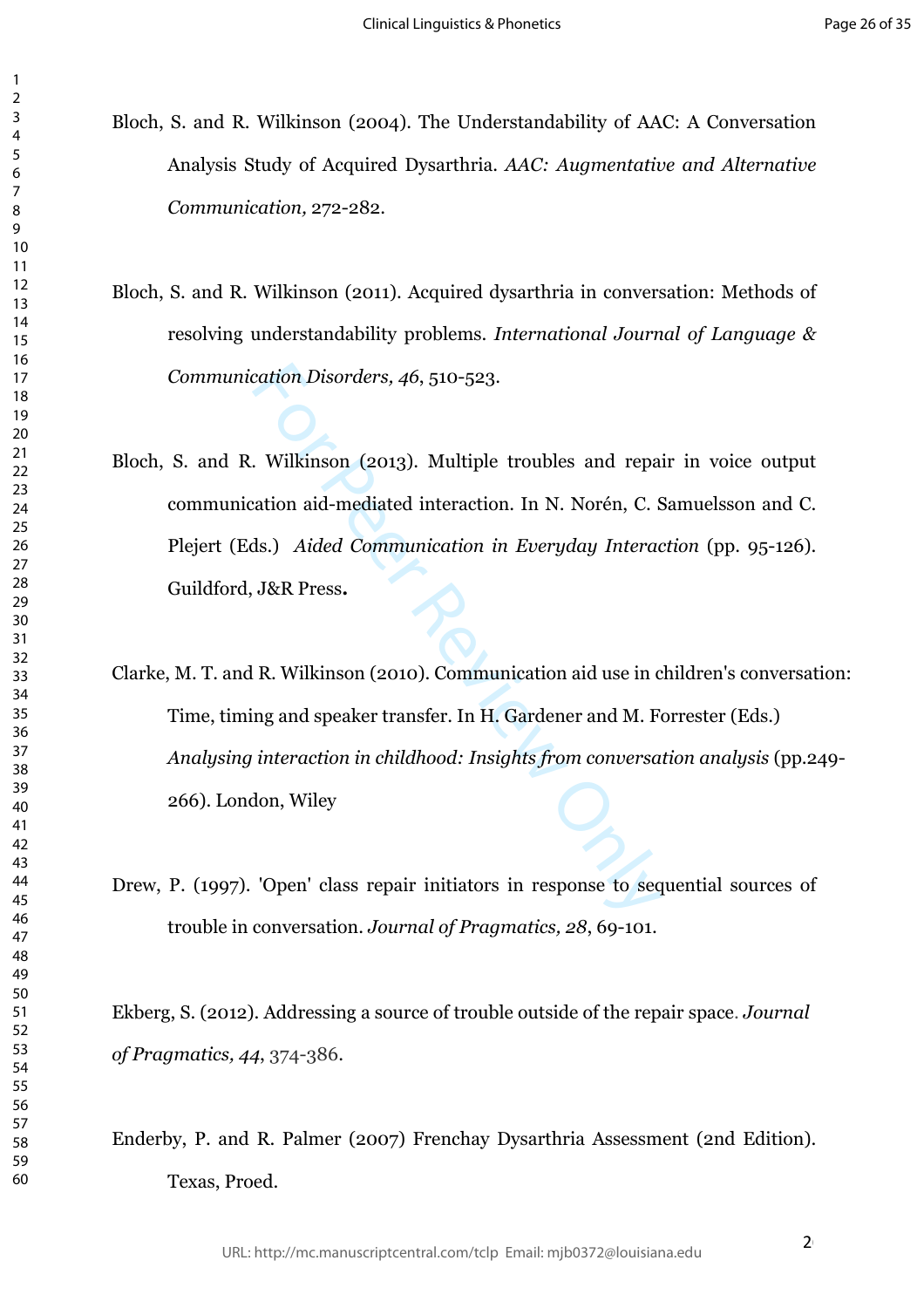$\mathbf{1}$  $\overline{2}$  $\overline{3}$ 

- $\overline{4}$  $\overline{7}$
- Fox, B. A., & Thompson, S. A. (2010). Responses to Wh-questions in English conversation. *Research on Language and Social Interaction, 43*, 133-156.
- Griffiths, S., R. Barnes, N. Britten and R. Wilkinson (2012). Potential Causes and Consequences of Overlap in Talk between Speakers with Parkinson's Disease and Their Familiar Conversation Partners. *Seminars in Speech and Language,* 1, 27-43.

Hepburn, A., & Bolden, G. B. (2017). *Transcribing for social research*. London, UK: Sage.

Familiar Conversation Partners. *Seminars in Spee*<br>
olden, G. B. (2017). *Transcribing for social resear*<br>
...) A change-of-state token and aspects of its seq<br>
...) A change-of-state token and aspects of its seq<br>
...) A ch Heritage J (1984) A change-of-state token and aspects of its sequential placement. In: Atkinson JM and Heritage J (eds) *Structures of Social Action: Studies in Conversation Analysis*. Cambridge: Cambridge University Press, 299–345.

Higginbotham, D. and D. Wilkins (1999). Slipping through the timestream: Social issues of time and timing in augmented interactions. In D. Kovarsky, J. Duchan and M. Maxwell (Eds.) *Constructing (in) competence: Disabling evaluations in clinical and social interaction* (pp.49-82). Mahwah, New Jersey, Lawrence Erlbaum Associates

Hillel, A., R. Miller, K. Yorkston, E. McDonald, E. Norris and N. Konikow (1989) Amyotrophic lateral sclerosis severity scale. Journal of Neuroepidemiology, *8*, 142- 150.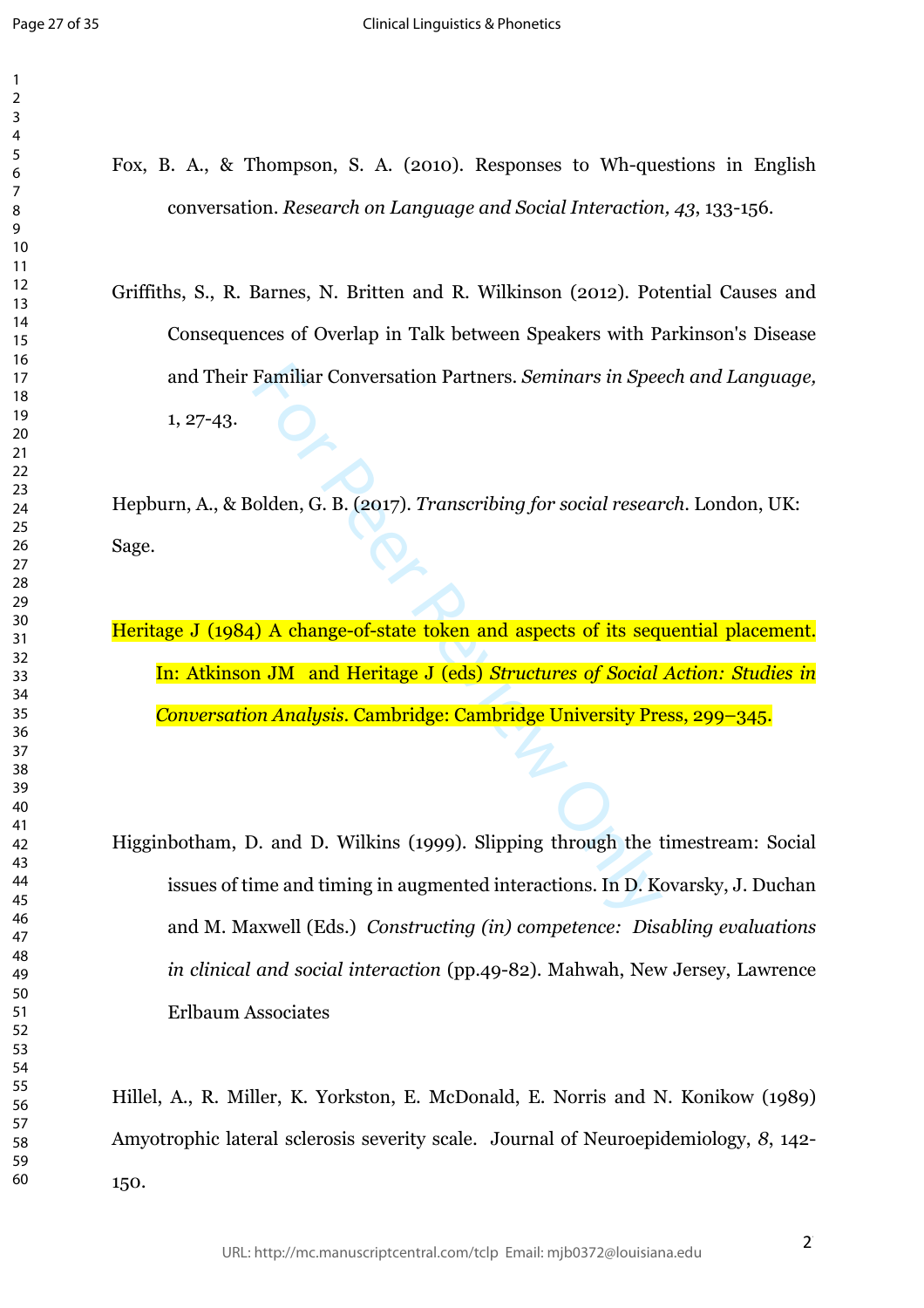Hustad, K. C. (2008). The relationship between listener comprehension and intelligibility scores for speakers with dysarthria. *Journal of Speech, Language, and Hearing Research, 51*, 562-573.

Kendrick, K. H. (2015). The intersection of turn-taking and repair: the timing of otherinitiations of repair in conversation. *Front Psychol* 6: 250.

of repair in conversation. *Front Psychol* 6: 250.<br>
...<br>
Klippi (1999). A closer look at the 'hint and guess<br>
hasiology, 13, 345-363.<br>
..<br>
..). The role of speech perception in motor speech<br>
sorders. G. Weismer. San Diego, Laakso, M. and A. Klippi (1999). A closer look at the 'hint and guess' sequences in aphasic conversation. *Aphasiology, 13*, 345-363.

Liss, J. M. (2007). The role of speech perception in motor speech disorders. *Motor Speech Disorders*. G. Weismer. San Diego, Plural Publishing.

McDermott, C.J. and P. Shaw 2008). Diagnosis and management of motor neurone disease. *British Medical Journal*, 336(7645): 658–662

Robinson, J. D. (2014). What "What?" tells us about how conversationalists manage intersubjectivity. *Research on Language and Social Interaction, 47*, 109-129.

Schegloff, E. A., 1992. Repair after next turn: The last structurally provided defense of intersubjectivity in conversation. *American Journal of Sociology, 97*, 1295-1345.

 $\mathbf{1}$  $\overline{2}$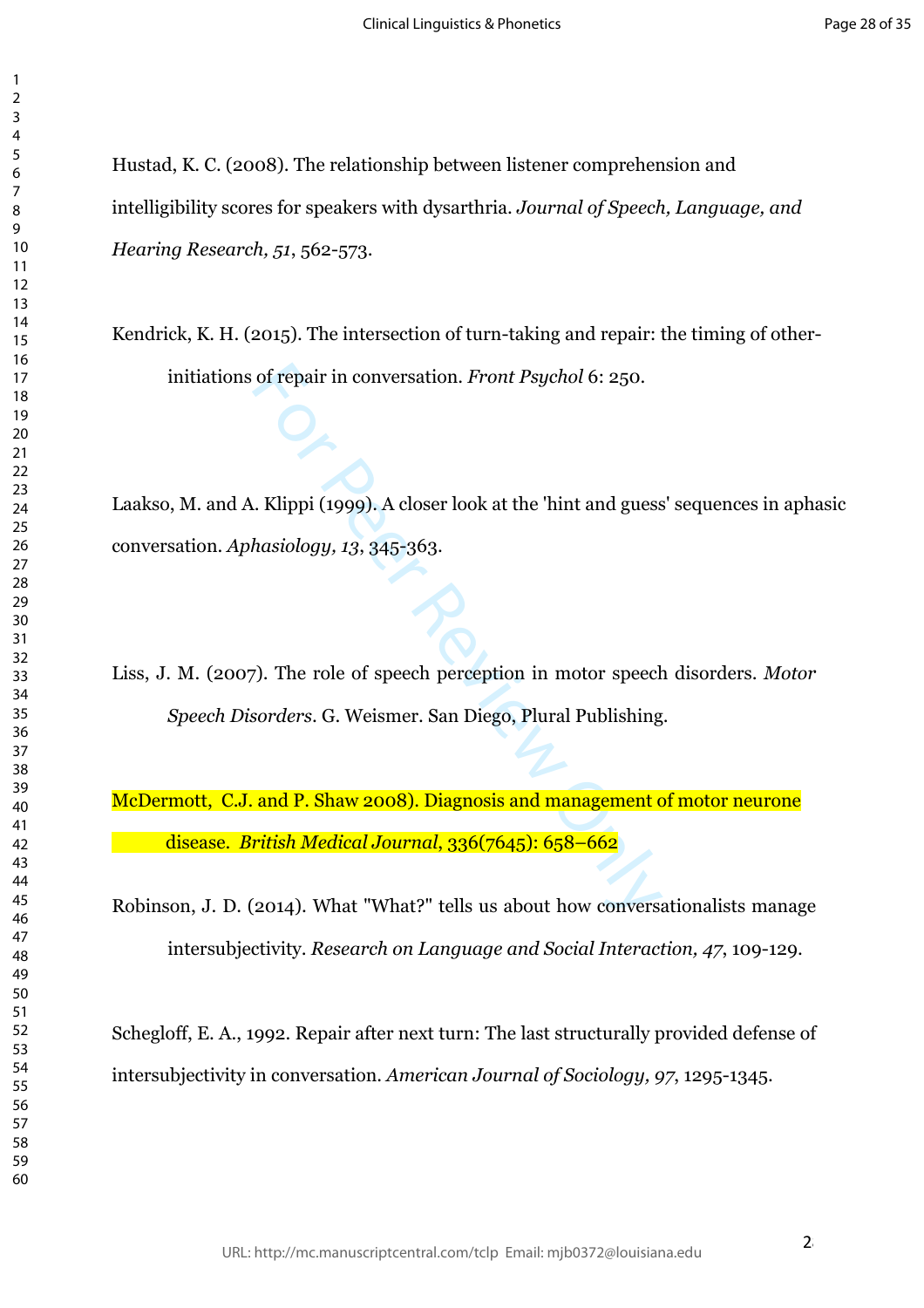$\mathbf{1}$  $\overline{2}$  $\overline{4}$ 

Schegloff, E. A. (1997). Third turn repair. In G. Guy, C. Feagin, D. Schiffrin, & J. Baugh (Eds.), *Towards a social science of language* (Vol. 2, pp. 32-40). Amsterdam/Philadelphia: John Benjamins.

Schegloff, E.A. (2000). When 'others' initiate repair. *Applied Linguistics* 21, 205 -243.

Schegloff, E. A. (2004). On dispensibility. *Research on Language & Social Interaction,*  , 95-149.

Schegloff, E., G. Jefferson and H. Sacks (1977). The preference for self-correction in the organization of repair in conversation. *Language, 53*, 361-382.

Jefferson and H. Sacks (1977). The preference for<br>aztion of repair in conversation. *Language*, 53, 36<br>J. Guiloff (2010). Dysarthria in amyotrophic latera<br>nyotrophic Lateral Sclerosis, 11, 4-15.<br>Strand and M. Kennedy (1996 Tomik, B. and R. J. Guiloff (2010). Dysarthria in amyotrophic lateral sclerosis: A review. *Amyotrophic Lateral Sclerosis, 11*, 4-15.

Yorkston, K., E. Strand and M. Kennedy (1996). Comprehensibility of dysarthric speech:

Implications for assessment and treatment planning, *American Journal of Speech-*

*Language Pathology*, *5,* 55-66.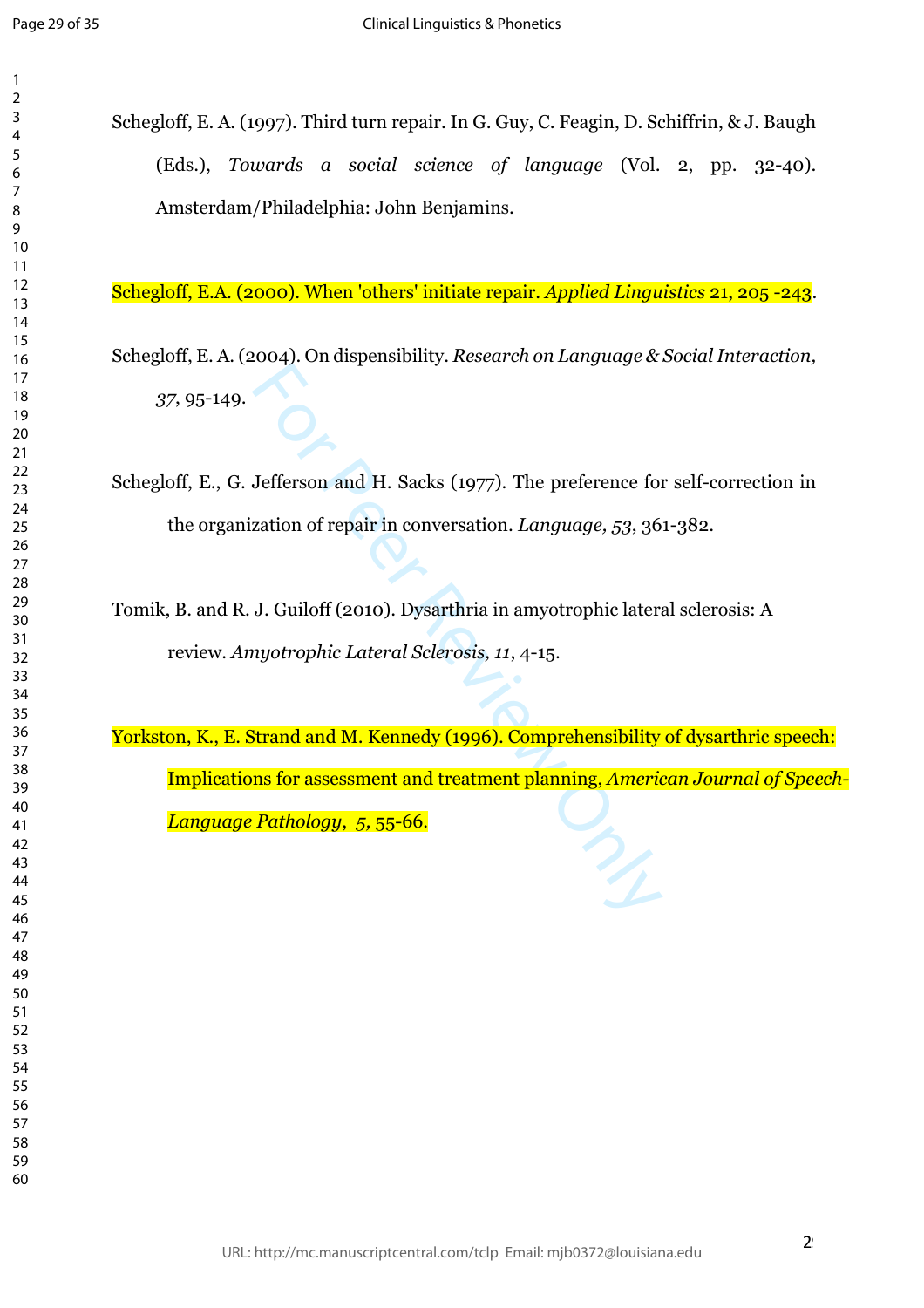## Extracts

## Extract 1a

| 001        | Μ           | no I know                                                               |
|------------|-------------|-------------------------------------------------------------------------|
| 002        |             | (0.4)                                                                   |
| 003        | Μ           | um (.) but she did say: as far she knew (0.4) you'd had it this morning |
| 004        |             | according to the nigh-night staff when they handed over.                |
| 005        |             | (4.8)                                                                   |
| 006        | Μ           | didn't do it when you were as leep.                                     |
| 007        | Α           | $\lfloor$ ((shakes head))                                               |
| 008        |             | (0.8)                                                                   |
| 009        | Α           | ((turns head to M and opens mouth)) (#I:: um)                           |
| 010        |             | (0.2)                                                                   |
| 011        | Μ           | I am,                                                                   |
| 012        |             | (0.9)                                                                   |
| 013        | Α           | ahh                                                                     |
| 014        |             | (0.2)                                                                   |
| 015        | Μ           | $a_{I}$                                                                 |
| 016        |             | (1.4)                                                                   |
| 017        | Α           | (o: har)                                                                |
| 018        |             | (0.2)                                                                   |
| 019        | Μ           | o: aye,                                                                 |
| 020        |             | (0.7)                                                                   |
| 021        | Α           | ((very slight head shake)) #ar::hhh                                     |
| 022        |             | (0.4)                                                                   |
| 023        | Μ           | o: ar                                                                   |
| 024        |             | (0.2)                                                                   |
| 025        | Α           | ((slight head shake))<br>(hhhe ehye)                                    |
| 026        |             | (0.4)                                                                   |
| 027        | М           | $\circ$ : =                                                             |
| 028        | Α           | $= ((slight head share)) =$                                             |
| 029        | Μ           | $=$ EL?                                                                 |
| 030        |             | (0.6)                                                                   |
| 031        | Α           | #eyhe                                                                   |
| 032        |             | (0.3)                                                                   |
| 033        | Μ           | eye,                                                                    |
| 034        |             | (0.6)                                                                   |
| 035        | Α           | $(^{\circ}a^{\circ})$                                                   |
| 036        |             | (0.5)                                                                   |
| 037        | М           | kay                                                                     |
| 038        |             | (0.4)                                                                   |
| 039        | Α           | ((slight head shake)) (ah::)                                            |
| 040        |             | (1.0)                                                                   |
| 041        | $\mathbb M$ | e1 eye,<br>$\lfloor$ ((moves closer to A))                              |
| 042<br>043 |             |                                                                         |
| 044        | Α           | (0.7)<br>(a: arhhh:                                                     |
| 045        |             | (1.5)                                                                   |
|            |             | a: ar: $(0.3)$ $\lceil \underline{\text{flar}} \rceil$ £                |
| 046<br>047 | М<br>Α      | $\lfloor$ ((smiles))                                                    |
| 048        |             | (0.5)                                                                   |
| 049        | М           | £you're a liar!£                                                        |
| 050        |             | (0.2)                                                                   |
| 051        | Μ           | $^{\circ}$ h-.hhh=                                                      |
|            |             |                                                                         |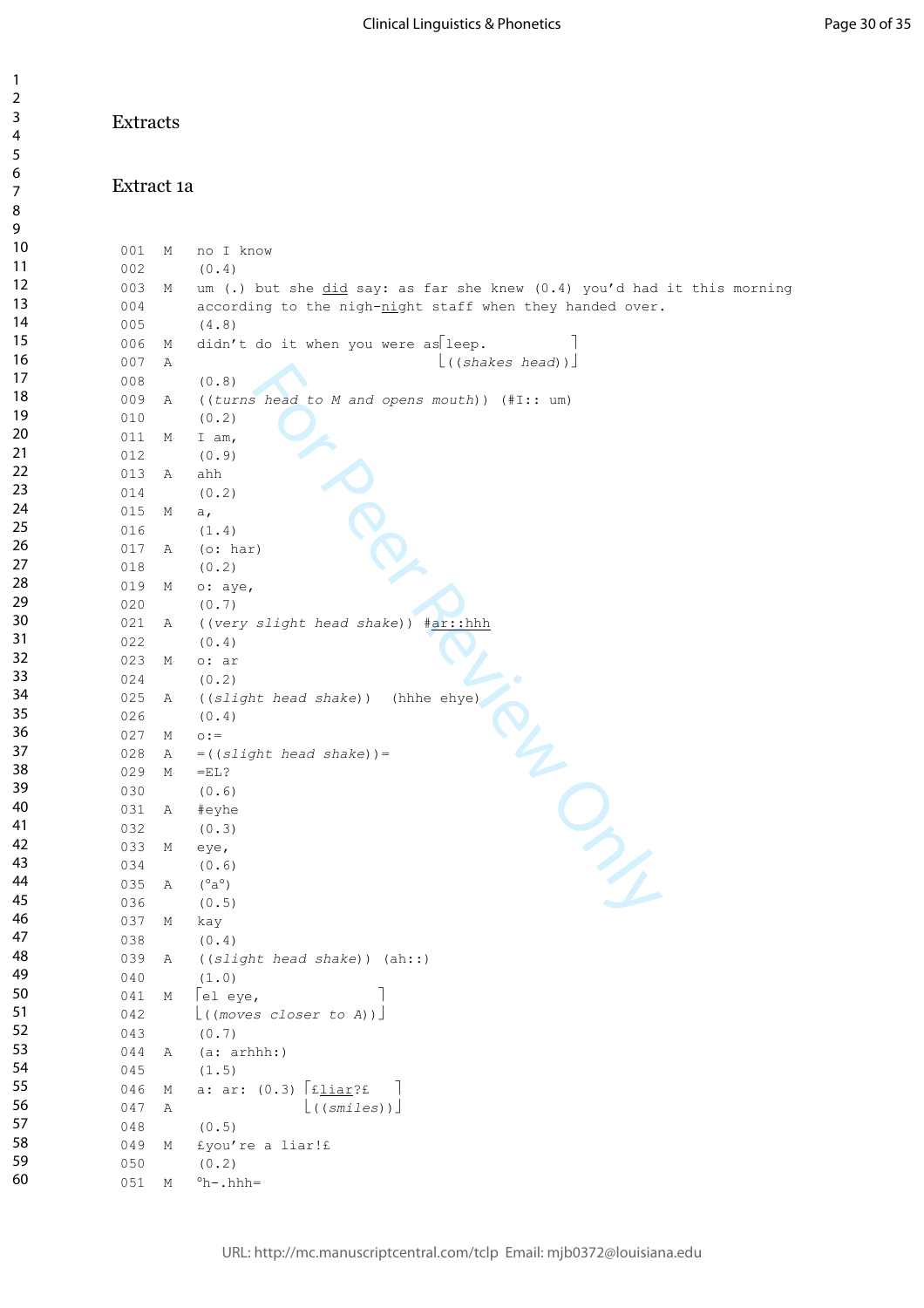$\mathbf{1}$  $\overline{2}$  $\overline{3}$  $\overline{4}$ 

052 A A =((*looks over to TV*))

#### Extract 1b

```
123456789
\overline{7}8
9
               053
                                                                        \overline{\phantom{a}}M   £you're a liar or |they're a liar£
               054
10
                     A 
                                                ((looks back to M)) 
 ((smiles)) 
he

11
               055 (0.9)
               056
12
                      A ((opens mouth slightly)) 
((opens mouth wider))

                                                       I'll sort 
13
               057
                                                                                  it out after th
is. 

                     M 
14
               058 A 
                                                                                                     [ (I:<u>J</u>em)
               059 (0.3)
15
               060
                     M em,
16
                                  For Peer Review Only 11 Peer Review Only 2013<br>
The Read shake)<br>
Lyou'll sort it out<br>
the head shake)<br>
the head shake)<br>
(string)<br>
(string)<br>
(string)<br>
(string)<br>
(string)<br>
(string)<br>
(string)<br>
(string)<br>
(string)<br>
(string)<br>
(st
17
               061 (1.0)
18
               062
                     M em?
19
               063 (0.4)
20
               064
                     A (e:hhh)
21
               065 (0.6)
               066
                     M ee:?
22
23
               067 (0.8)
               068
                     A ((smiles))=
24
25
               069
                    M =me (0.2) you will
26
               070 (0.8)
               071
27
                      A ((slight 
head shake)) 
                                                           \overline{\phantom{a}}28
               072
                     M 
                                     you'll sort it out

29
               073 (0.2)
               074
30
                     A ((slight head shake))
               075 (2.9)
31
               076
32
                     A (#Iyum)
33
               077 (0.5)
34
               078
                     M I am?
               080 (0.4)
35
36
               081
                     A a-hhh
               082 (0.2)
37
               083
38
                     M a,
               084 (0.5)
39
40
               085
                     A (2 syllables)
41
               086 (0.4)
                                                 a liar!£
               087
42
                      M I am a 
£what? 
43
               088 
                                   ((smiles)) 

               089 (0.2)
44
45
               090
                     A ((smiles)) =
               091
                     M =£d'you think that's what they're saying£?
46
47
               092 (0.4)
48
               093
                     A ((looks over to TV))=
               094
49
                      M =I don't think um half of them know what the other half are doing |50
               095
                     A 
                                                                                              aha: 
                                                                                                          \perp51
               096 (0.5)
               097
52
                     M you remind me to put your patch on
               098 (1.0)
53
54
               099
                     A ((looks back to M))=
55
               100
                     M =when this is finished.
56
```
- 
- 
-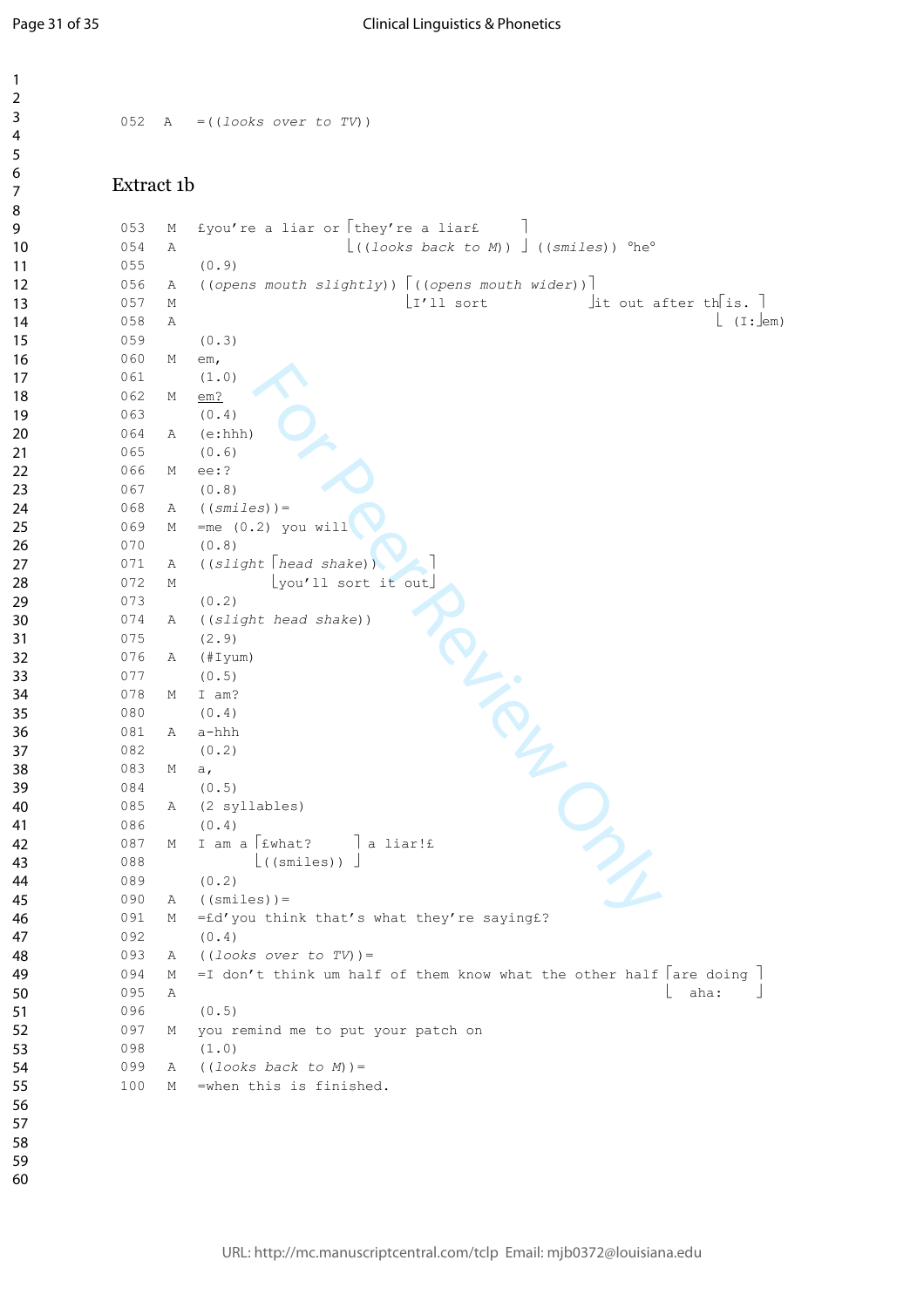#### Extract 2a

 $\mathbf{1}$  $\overline{2}$  $\overline{3}$  $\overline{4}$  $\overline{7}$ 

| 001        |     | M you remind me to put your patch on                       |
|------------|-----|------------------------------------------------------------|
| 002        |     | (0.9)                                                      |
| 003        |     | A $((\text{ looks to } M)) =$                              |
| 004<br>005 |     | M =when this is finished.                                  |
|            |     | (0.6)                                                      |
| 006        |     | A (1 syllable) (2 syllables)                               |
| 007        |     | (0.4)                                                      |
| 008<br>009 |     | M one,                                                     |
| 010        |     | (1.1)<br>A (1 syllable)                                    |
| 011        |     | (0.2)                                                      |
| 012        |     |                                                            |
| 013        |     | M on,<br>(1.0)                                             |
| 014        |     | A °h:                                                      |
| 015        |     | (0.3)                                                      |
| 016        |     | M want one on both sides?                                  |
| 017        | Α   | $\lfloor$ ((slight head shake)) $\rfloor$ (ar:: a: one)    |
| 018        |     | (0.2)                                                      |
| 019        |     | M you want one,                                            |
| 020        |     | (0.2)                                                      |
| 021        |     | A ((slight head shake)) (2 syllables)                      |
| 022        |     | (0.2)                                                      |
| 023        |     | M one                                                      |
| 024        |     | (0.6)                                                      |
| 025        |     | A (1 syllable)                                             |
| 026        |     | (0.4)                                                      |
| 027        |     | M en?                                                      |
| 028        |     | (0.2)                                                      |
| 029        |     | A ((slight head shake)) (a::nd)                            |
| 030        |     | (0.3)                                                      |
| 031        |     | M and?                                                     |
| 032        |     | (1.3)                                                      |
| 033        |     | A a-hhh                                                    |
| 034        |     | (0.2)                                                      |
| 035        | M a |                                                            |
| 036        |     | (1.0)                                                      |
| 037        |     | A half                                                     |
| 038        |     | (0.2)                                                      |
| 039        |     | M >one and a half?<                                        |
| 040        |     | (0.4)                                                      |
| 041        |     | A (1 syllable)                                             |
| 042        |     | (0.2)                                                      |
| 043        |     | M days                                                     |
| 044        |     | (0.2)                                                      |
| 045        |     | A ((moves left lower lip down))                            |
| 046        |     | (1.3)                                                      |
| 047        |     | $A \t[ (es) ]$                                             |
| 048        |     | M [what ] your (.) the cream [we're on<br>about now still? |
| 049        | Α   | $\lfloor$ ((lower lip mvt))]                               |
|            |     |                                                            |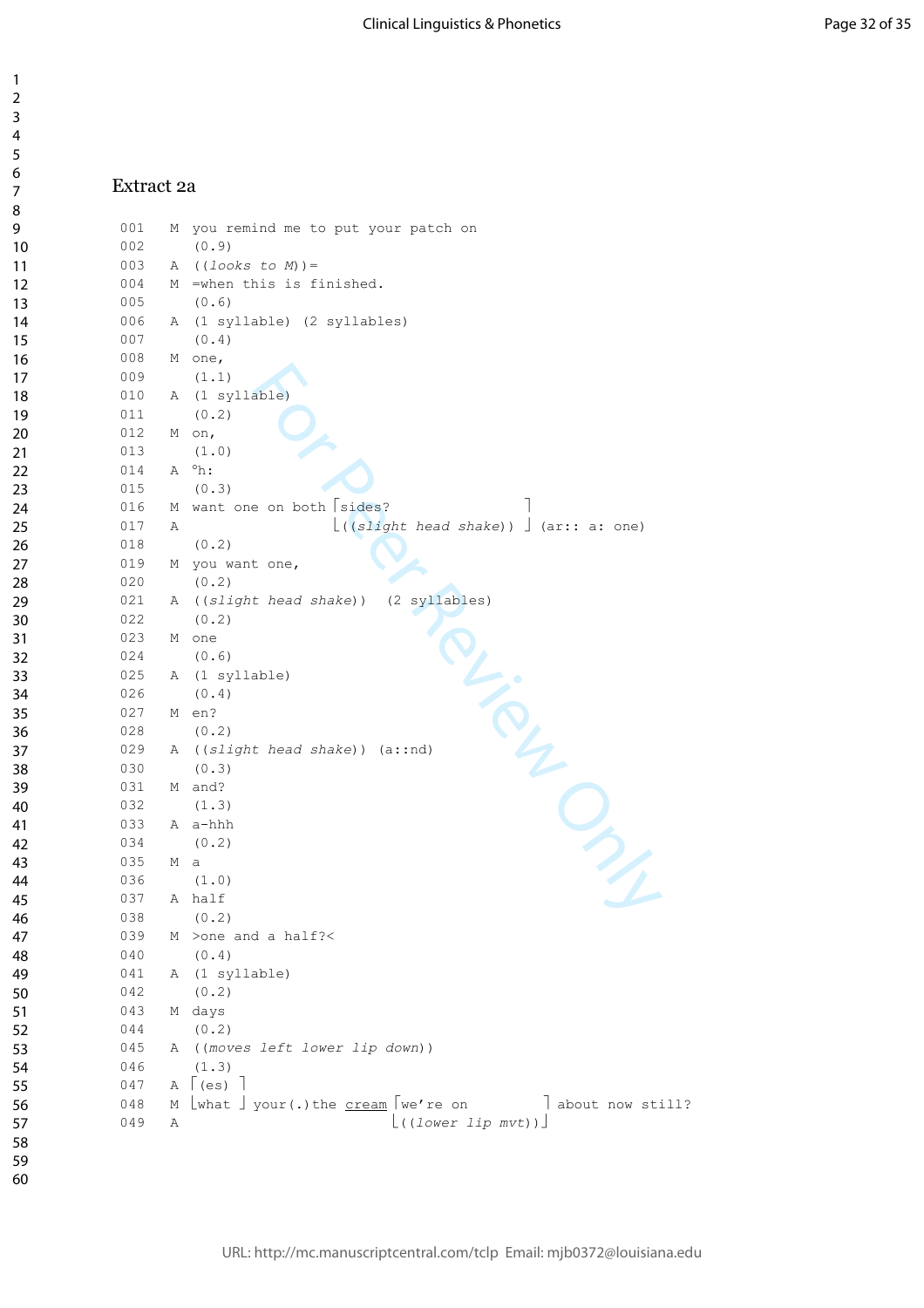$\mathbf{1}$  $\overline{2}$ 

| $\mathbf{1}$            |                                                                               |
|-------------------------|-------------------------------------------------------------------------------|
| $\overline{\mathbf{c}}$ |                                                                               |
| 3                       |                                                                               |
| 4                       |                                                                               |
|                         |                                                                               |
| $\frac{5}{6}$           |                                                                               |
| $\overline{7}$          |                                                                               |
| 8                       | Extract 2b                                                                    |
| 9                       |                                                                               |
| $10\,$                  |                                                                               |
| 11                      | 050<br>(0.4)                                                                  |
| 12                      | 051<br>A (es)                                                                 |
| 13                      | 052<br>(0.4)                                                                  |
| 14                      | 053<br>M es?                                                                  |
| 15                      | 054<br>(1.0)                                                                  |
| 16                      | 055<br>A °eye°                                                                |
| 17                      | 056<br>(0.2)                                                                  |
|                         | 057<br>$M$ eye,                                                               |
| 18                      | 058<br>(0.3)                                                                  |
| 19                      | 059<br>A #en                                                                  |
| 20                      | 060<br>(0.2)                                                                  |
| 21                      | 061<br>M en                                                                   |
| 22                      | 062<br>(1.0)                                                                  |
| 23                      | 063<br>$A ((coughs)) =$                                                       |
| 24                      | 064<br>M =es eye en,                                                          |
| 25                      | 065<br>(0.5)                                                                  |
| 26                      | 066<br>A ((coughs))                                                           |
| 27                      | 067<br>(0.4)                                                                  |
| 28                      | 068<br>M es eye en,                                                           |
| 29                      | 069<br>(0.3)                                                                  |
| 30                      | 070                                                                           |
| 31                      | A ((mouths t))                                                                |
| 32                      | 071<br>(0.2)<br>072                                                           |
| 33                      | M tee?                                                                        |
| 34                      | 073<br>(0.2)                                                                  |
| 35                      | 074<br>A ((slight head shake))                                                |
| 36                      | 075<br>(1.2)                                                                  |
| 37                      | 076<br>M since.                                                               |
| 38                      | 077<br>(0.3)                                                                  |
| 39                      | 078<br>A ((moves left lower lip down))                                        |
| 40                      | 079<br>(0.7)                                                                  |
| 41                      | 080<br>M one and a half?                                                      |
| 42                      | 081<br>(0.7)                                                                  |
| 43                      | $\frac{1}{2}$<br>082<br>M since                                               |
| 44                      | 083<br>(0.5)                                                                  |
| 45                      | 084<br>A (1 syllable)                                                         |
| 46                      | 085<br>(0.8)                                                                  |
|                         | 086<br>M this,                                                                |
| 47                      | 087<br>(0.8)                                                                  |
| 48                      | $\circ \circ h :$<br>088<br>A                                                 |
| 49                      | 089<br>(0.3)                                                                  |
| 50                      | 090<br>M #no?#                                                                |
| 51                      | 091<br>(0.7)                                                                  |
| 52                      | M >#are we talking about the cr eam?< or are we talking about patches.<br>092 |
| 53                      | $\lfloor$ (( lower lip down))<br>093<br>A                                     |
| 54                      | 094<br>(0.5)                                                                  |
| 55                      | 095<br>M cream?                                                               |
| 56                      | 096<br>(0.2)                                                                  |
| 57                      |                                                                               |
| 58                      | 097<br>A ((closes and opens eyes)) =                                          |
| 59                      | $M = ye \boxed{ah}$<br>098                                                    |
| 60                      | $\lfloor$ mm $\rfloor$ :<br>099<br>$\mathbb A$                                |
|                         |                                                                               |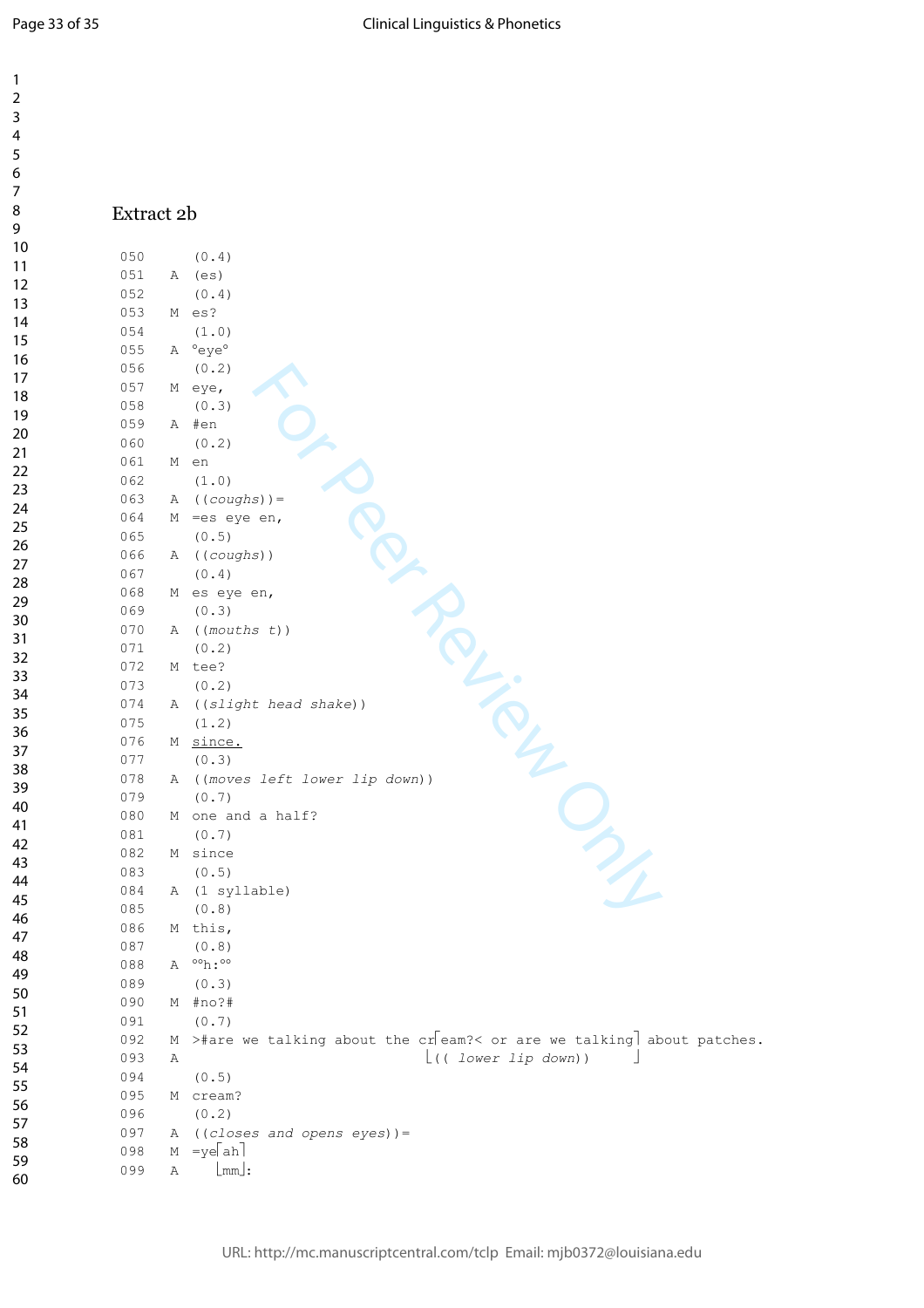*Talk coninues with Alex's complaint that it has been one and a half days since he has had any eye cream*

#### Extract 3a

 $\mathbf{1}$  $\overline{2}$  $\overline{3}$  $\overline{4}$  $\overline{7}$  $\overline{9}$ 

| 001        | А           | ((drinks coffee from cup held by M and then directs gaze to M))       |
|------------|-------------|-----------------------------------------------------------------------|
| 002        | М           | nough?=                                                               |
| 003        | A           | $= (nods)$                                                            |
| 004        | М           | ((moves cup away from M's mouth))                                     |
| 005        |             | (0.6)                                                                 |
| 006        | Α           | $(2 syllables)$ $((swallows))$ $(2 syllables) =$                      |
| 007        | М           | $= ((wipes A's chin))$ it's what?                                     |
| 008        |             | (0.4)                                                                 |
| 009        | Α           | (awf)                                                                 |
| 010        |             | $\lfloor$ ((smiles))                                                  |
| 011        | М           | £awful! (.) <sup>o</sup> h£                                           |
| 012        | А           | (1 syllable)                                                          |
| 013        | М           | $Lm$ hay-ke                                                           |
| 014        |             | (0.4)                                                                 |
| 015        | М           | >£mhake you a dehecent one later£<                                    |
| 016        |             | (0.4)                                                                 |
| 017        | М           | alright? ((stands up from sitting beside A and moves away from view)) |
| 018        | Α           | mm                                                                    |
| 019        |             | (4.4)                                                                 |
| 020        | Α           | ((looks to M as she walks back in view)) (2 syllables)                |
| 021        | М           | ((walks around A's chair and moves to sit down))                      |
| 022        | A           | (2 syllables)                                                         |
| 023        | М           | $((sits down))$ mm?                                                   |
| 024        |             | (0.6)                                                                 |
| 025        | Α           | (2 syllables)                                                         |
| 026        |             | (0.8)                                                                 |
| 027        | М           | °start agin°                                                          |
| 028        |             | (0.3)                                                                 |
| 029        | Α           | (1 syllable)                                                          |
| 030        |             | (0.7)                                                                 |
| 031        | М           | where?                                                                |
| 032        | Α           | ((moves lower lip down))                                              |
| 033        |             | (0.5)                                                                 |
| 034        | М           | where?                                                                |
| 035        |             | (0.7)                                                                 |
| 036        | Α           | (frm.hhh)                                                             |
| 037        |             | (0.8)                                                                 |
| 038        | $M_{\odot}$ | where,                                                                |
| 039        |             | (0.3)                                                                 |
| 040        | Α           | (from .hhh)                                                           |
| 041        |             | (0.9)                                                                 |
| 042        | М           | Tfrom?                                                                |
| 043        |             | (0.8)                                                                 |
| 044        | А           | ((moves lower lip down and smiles))                                   |
| 045        |             | (0.2)                                                                 |
| 046        | М           | where $ from?$                                                        |
| 047        | Α           | $\lfloor$ ((expands smile))                                           |
| 048<br>049 |             | (0.5)<br>your coffee (.) m:a king machine                             |
| 050        | М           | $larh:$ ((moves lips to side)) $\rfloor$<br>((slight head shake))     |
|            | Α           |                                                                       |